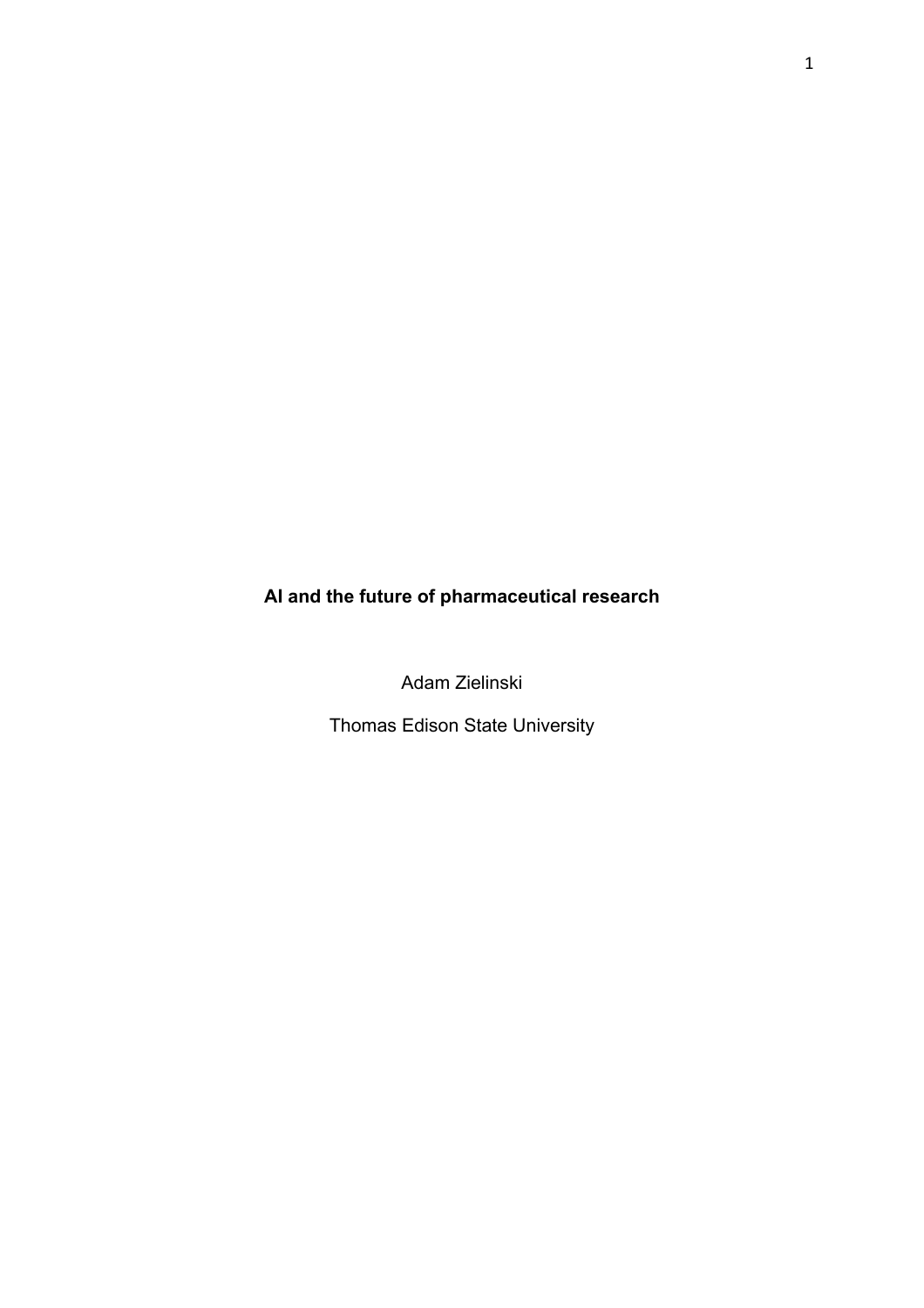#### **Abstract**

This paper examines how pharmaceutical Artificial Intelligence (AI) advancements may affect the development of new drugs in the coming years. The question was answered by reviewing a rich body of source material, including industry literature, research journals, AI studies, market reports, market projections, discussion papers, press releases, and organizations' websites. The paper argues that continued innovation in pharmaceutical AI will enable rapid development of safe and effective therapies for previously untreatable diseases. A series of major points support this conclusion: The pharmaceutical industry is in a significant productivity crisis today, and AI-enabled research methods can be directly applied to reduce the time and cost of drug discovery projects. The industry already reported results such as a 10-fold reduction in drug molecule discovery times. Numerous AI alliances between industry, governments, and academia enabled utilizing proprietary data and led to outcomes such as the largest molecule toxicity database to date or more than 200 drug safety predictive models. The momentum was recently increased by the involvement of tech giants combined with record rounds of funding. The long-term effects will range from safer and more effective therapies, through the diminished role of pharmaceutical patents, to large–scale collaboration and new business strategies oriented around currently untreatable diseases. The paper notes that while many reviewed resources seem to have overly optimistic future expectations, even a fraction of these developments would alleviate the productivity crisis. Finally, the paper concludes that the focus on pharmaceutical AI put the industry on a trajectory towards another significant disruption: open data sharing and collaboration.

*Keywords:* Drug research, Artificial Intelligence, Pharmaceutical AI, Drugs, Machine learning, Medicines, Productivity crisis.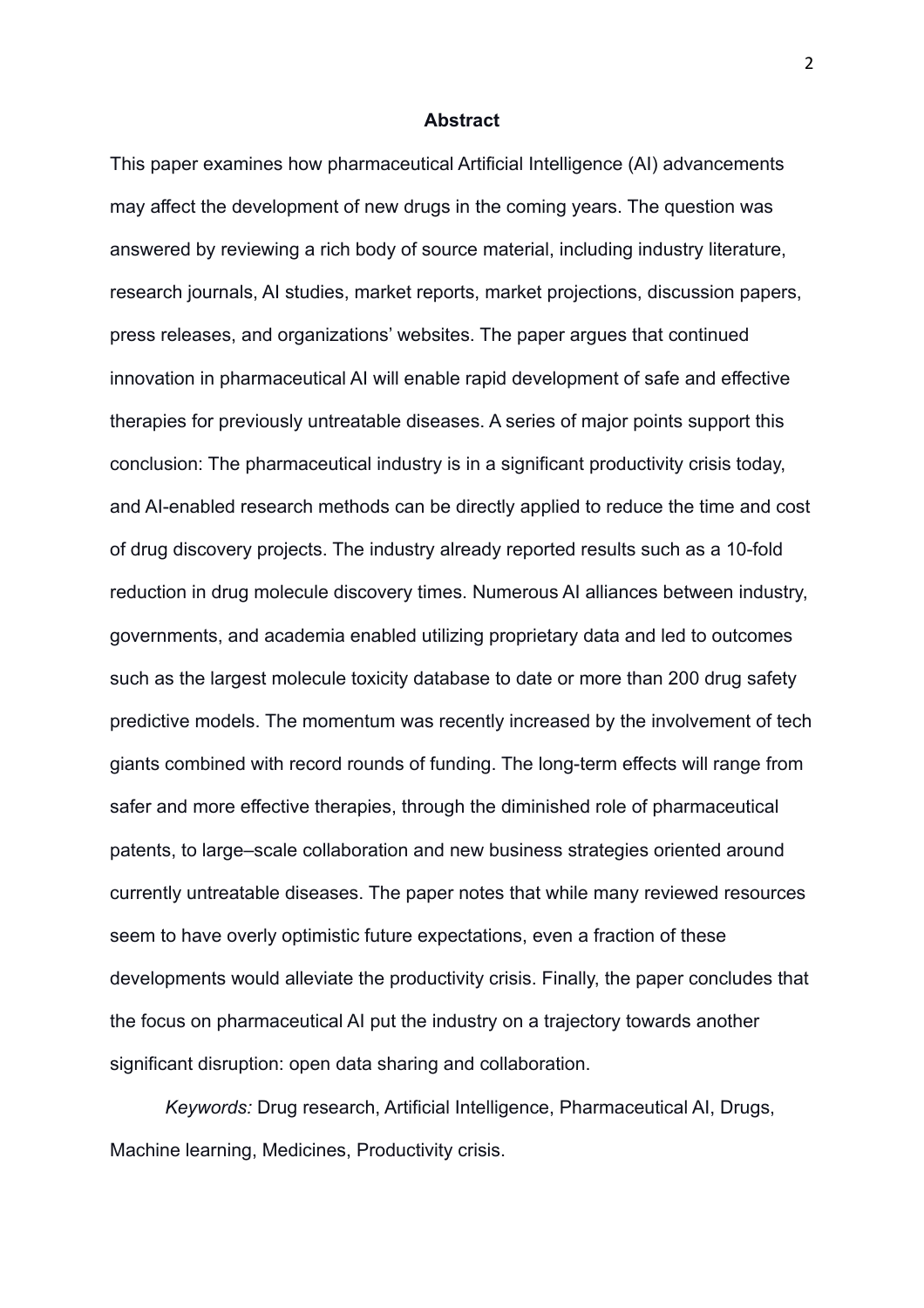# **Table of contents**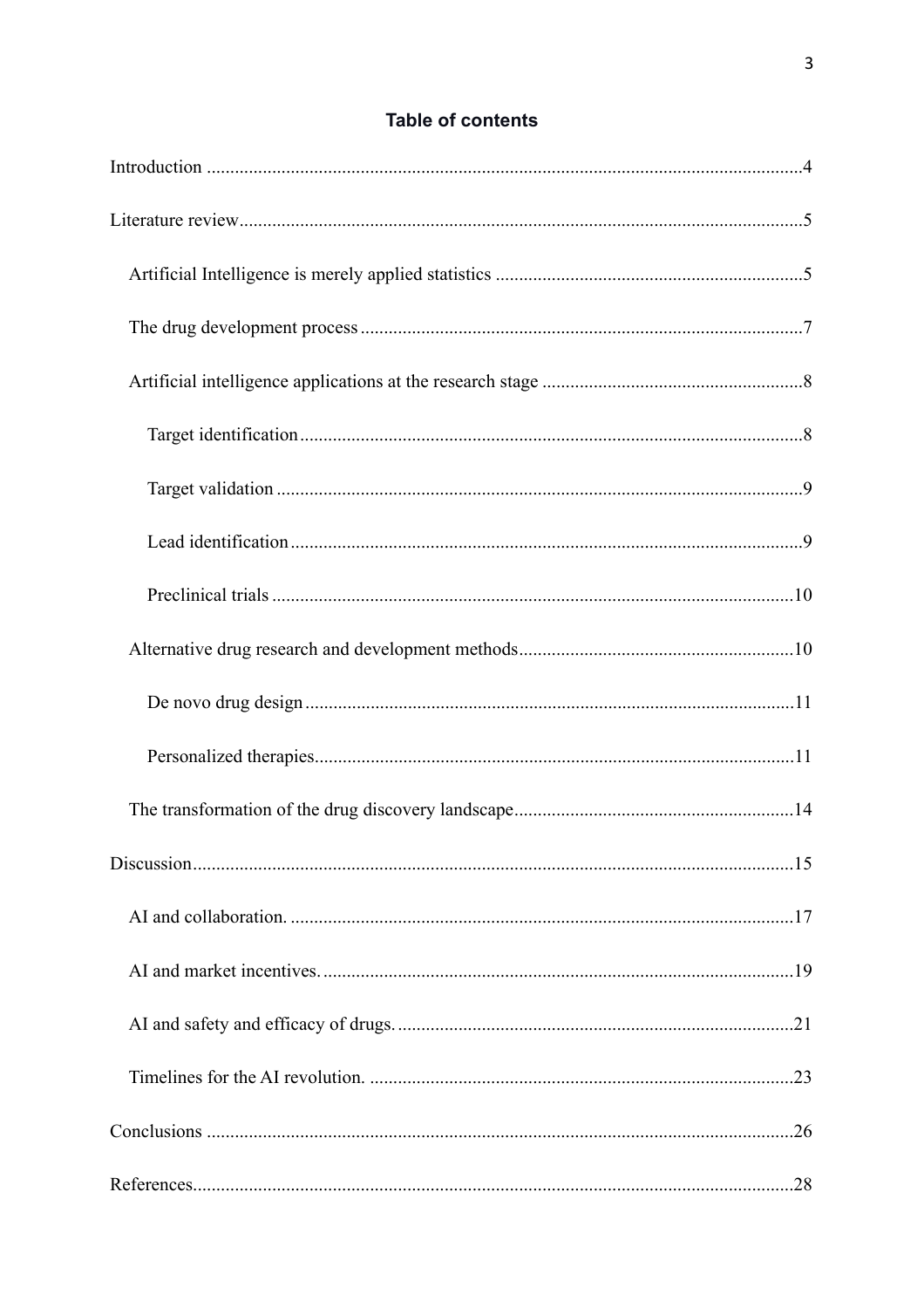#### <span id="page-3-0"></span>**Introduction**

Artificial Intelligence (AI) is a relatively new field, yet it has already enabled inventions ranging from Netflix recommendations, through voice assistants, to selfdriving cars. AI could also revolutionize pharmaceutical research and development (R&D), the productivity of which has been steadily decreasing and reached the lowest levels in history (Paul et al., 2010; Paul et al., 2020; Pammolli et al., 2011). Several recent studies reported how AI methods might streamline drug research by enabling faster identification of drug targets (Bravo et al., 2015), simplifying the design of drug molecules (Zhavoronkov et al., 2019a), and improving the design of preclinical trials (Pound, 2019). Besides, numerous hypothesized advancements may enable entirely new types of treatments and even revolutionize the entire pharmaceutical industry. While both the early results and the future projections are promising, many proposed methods are purely theoretical, while other suffer from deficiencies and need to be further refined before being widely adopted. Today, the pharmaceutical AI is still in a young research branch, posing more questions than answers.

The field concerned with advancing AI-based methods is called *Data Science*. One of the challenges in data science today is the available computational power. Solving specific drug research problems using massive amounts of medical data would take years on today's machines (Chen et al., 2020)**.** Fortunately, according to Moore's law, the available computational power doubles every two years (Encyclopaedia Britannica, 2019). A large supply of experts combined with faster computers will help develop effective AI-enabled drug research techniques and lead to rapid discovery of affordable drugs for previously untreatable diseases.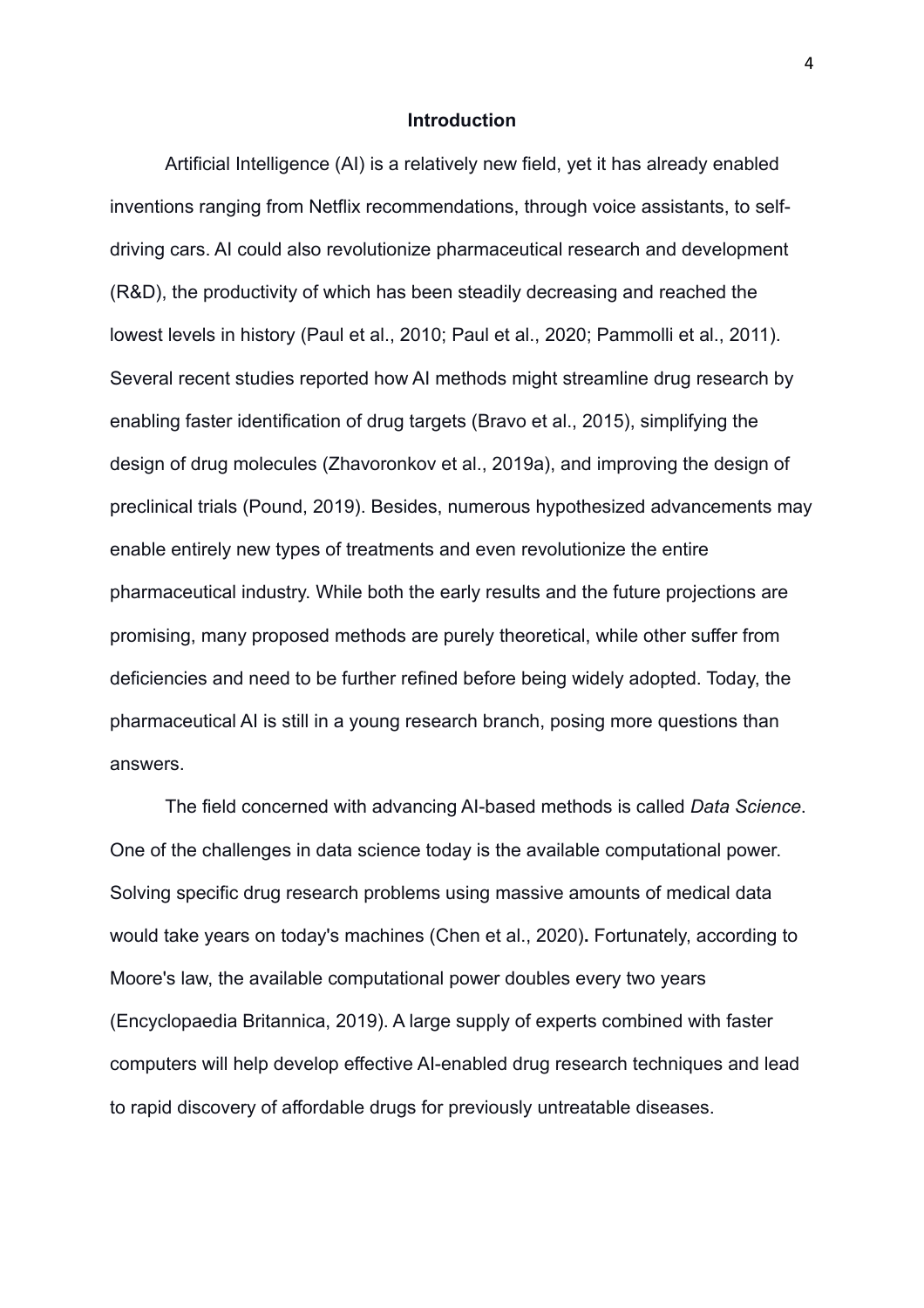# <span id="page-4-0"></span>**Literature review**

# <span id="page-4-1"></span>**Artificial Intelligence is merely applied statistics**

The name *Artificial Intelligence* may be misleading. Popular culture often portrays AI as a type of sentient machine capable of reasoning about the world on its own, in some instances even being more intelligent than any human. Movies like *Terminator* went one step further and introduced the idea of a life-threatening super AI. In reality, today's AI is merely a practical application of statistical methods via computer software (Smith & Eckroth, 2017; Encyclopaedia Britannica, 2020). AI can be broadly divided into machine learning (ML), data mining, optimization, and statistics.

What distinguishes AI-based software from regular software is the way in which it solves a problem. Classical computer programs consist of predefined instructions exhaustively describing a program's behavior; for example, an accounting software would likely contain exact recipes for generating yearly statements, rounding the numbers, and calculating tax. Such an approach makes it easy to answer specific questions like *how much tax do I owe?* but cannot be easily applied to more open-ended problems. For example, it is not trivial to specify a set of rules for deciding whether a photo depicts a car or a bird. Such problems are precisely where AI-based software shines: Instead of using a human-preconceived notion of cars and birds, an AI program would analyze a large set of photos to identify patterns distinguishing ones from the others – a procedure known as *training*. Once a model is trained, it may be used to look for the identified patterns in previously unseen photos to classify them as either cars or birds. The computer-identified patterns are often not easily interpretable by humans, which brings an interesting conclusion: While the solution to problems like image classification is too complicated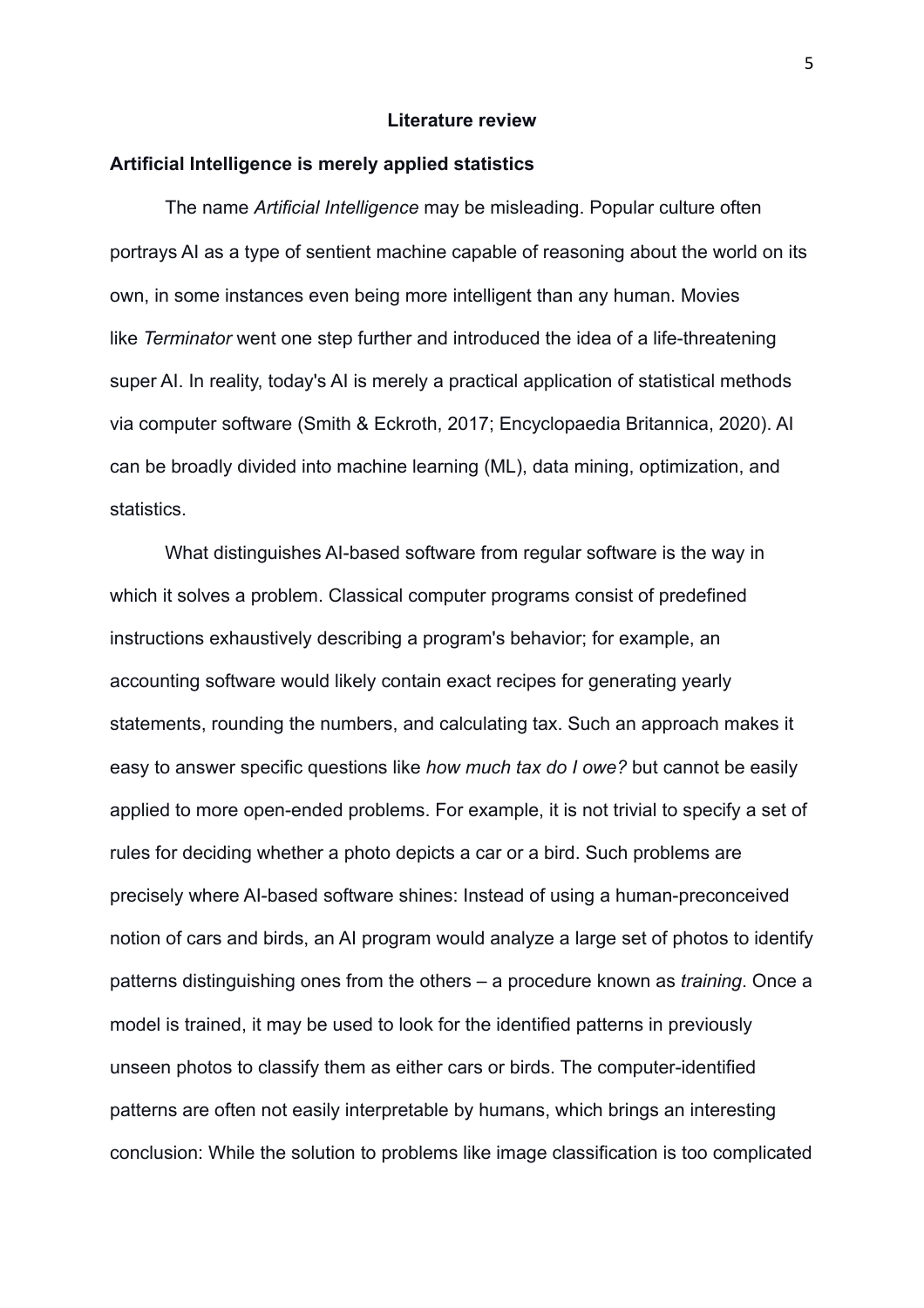for humans to formalize directly, scientists found a way of inferring answers from relevant data.

The applications of AI go beyond image classification. For example, a more advanced AI model could generate new photos based on the training examples it was exposed to (OpenAI, 2020). As this project will show later, an expansion of that idea led to generating accurate predictions of drug targets' 3D structures (Deloitte, 2019b). All in all – the AI-based approach enables humans to reason about vast amounts of data and convert them into solutions to problems too hard for humans to solve directly.

# **Prevalence of productivity crisis in pharmaceutical R&D**

The process of discovering drugs is long and expensive. The estimated cost and time required to introduce a new drug to the market varies from US \$500 billion and 9 years to US \$2.6 billion and 13.9 years (Adams & Brantner, 2006; Cockburn, 2006; Kola & Landis, 2004; Pammolli et al., 2011; Scannel et al., 2012). A recent study analyzed the industry and government data to determine the number of approved drugs per the inflation adjusted US \$1 billion investment (Scannell et al., 2012). It concluded that "the number of new drugs approved per billion US dollars spent on R&D has halved roughly every 9 years since 1950, falling around 80-fold in inflation-adjusted terms" (Scannell et al., 2012). Similar findings were reported in several independent studies, legitimizing the issue (Kola & Landis, 2004; Pammolli et al., 2011; Paul et al., 2010).

The industry also suffers from a high percentage of failed candidate drugs, also known as *attrition rates*. For every 5,000 - 10,000 investigated drug compounds, only ten complete preclinical trials (Kola & Landis, 2004), and only one is approved by Food and Drug Administration (FDA) (Deore et al., 2019; Torjesen, 2019). The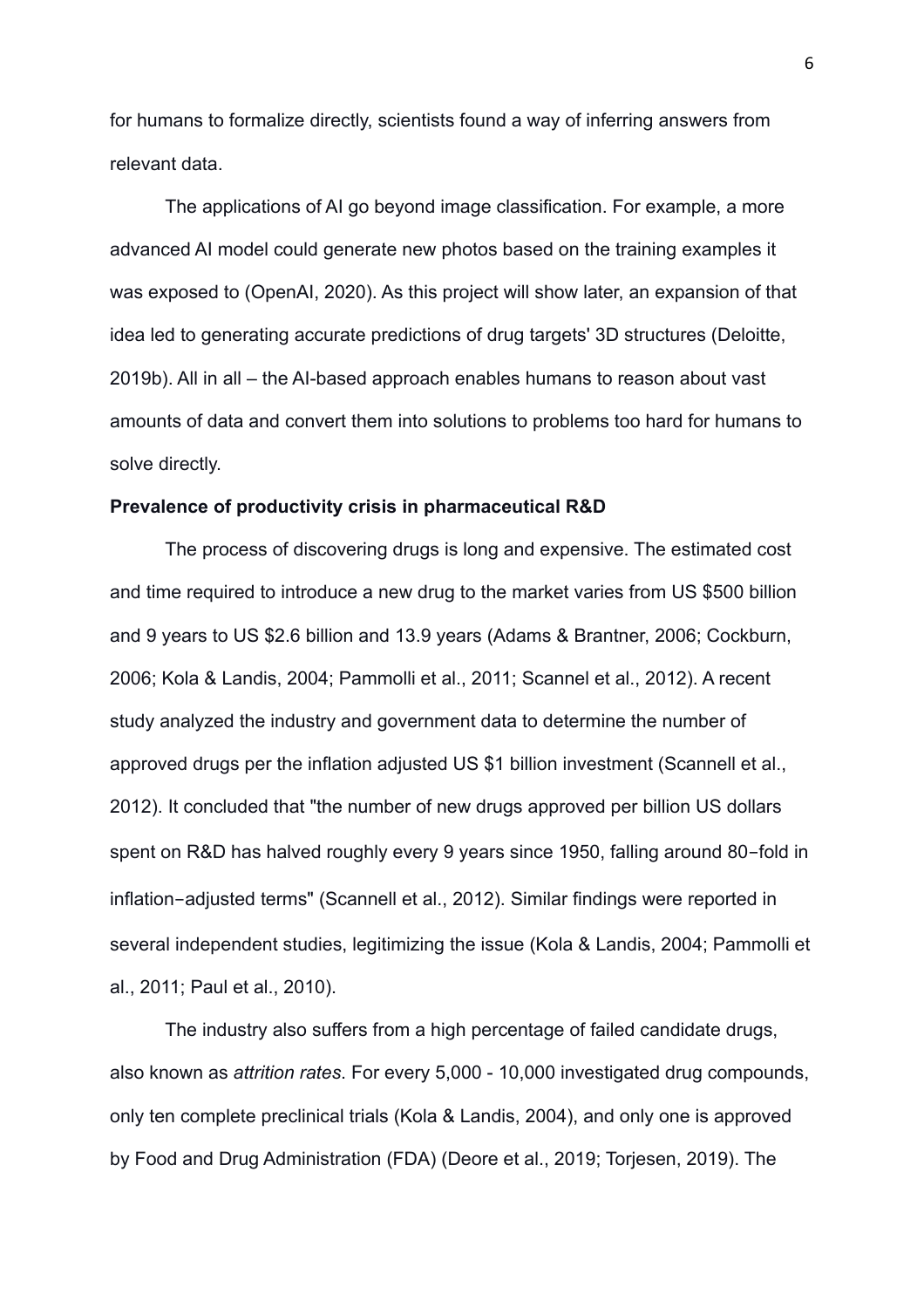attrition rates of candidate drugs in clinical trials have been fluctuating over the years but remained mostly constant since 1990 (DiMasi et al., 2010; Kola & Landis, 2004; Wong et al., 2018).

Not all researchers agree with these conclusions. Cockburn (2006) raised two counter-points: first, that reported R&D expenditures are frequently overstated as they lack adjustment for inflation – an argument contradicted in the inflation-adjusted study by Scannell et al. (2012). Second, increased investments only bring results after ten years. Cockburn (2006) predicted an increase in approved drugs in 2016 – 10 years after the study. Indeed, the number of FDA drug approvals increased from 209 between 2000 and 2008 to 302 between 2009 and 2017 (Batta, 2020). Still, the average research cost doubled again from the US \$1.188 billion in 2010 to the US \$2.168 billion in 2018 (Deloitte, 2018). Another study analyzed the dataset of 50,000 drug development projects and concluded the attrition rates have actually decreased between 1990 and 2013 (Pammolli et al., 2020). The numeric results are consistent with those other studies, but the conclusions drawn are vastly different as the researchers questioned the productivity crisis's existence. In contrast, other studies noted that attrition rates fluctuate over time and that the productivity crisis must be considered with other variables in mind.

All in all, the increase in time and cost combined with the flat attrition rate dramatically decreased the return on drug development investments: From 10.1% in 2010 to 1.8% in 2019 (Deloitte, 2019b). The continuation of these unsettling trends would delay the development of drugs for untreatable diseases and possibly cause a collapse of drug innovation. Pharmaceutical research and development need a pivotal change to streamline the development of new drugs.

# <span id="page-6-0"></span>**The drug development process**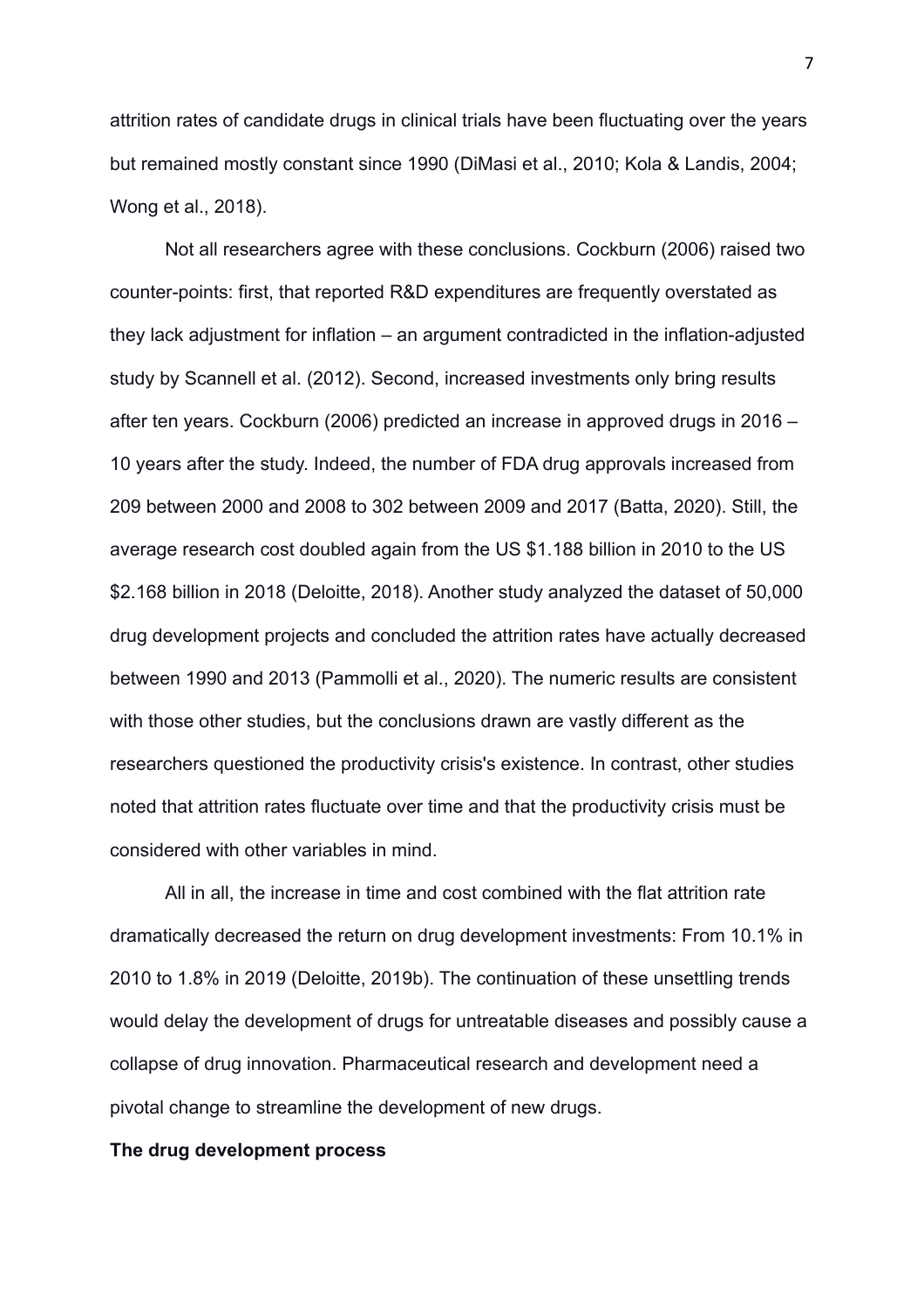In general, drugs work by interacting with *targets* – proteins, genes, and nucleic acids relevant to the disease (Deore, 2019). A famous analogy represents this process in terms of a lock (target) and a key (drug). Developing a new drug requires finding the right lock, designing a key that would fit into it, and conducting clinical trials to make sure if the key indeed fits into the lock. A good key should also not accidentally open any other locks (side-effects).

The drug development process may be broadly split into two sequential stages: research and clinical trials. The research stage takes an average of 5 to 6 years. Most of that time is spent processing data and performing simulations (Deore, 2019), making Artificial Intelligence an excellent tool to expedite the process. Clinical trials last for 5 to 7 years on average, are focused on verifying the efficacy and safety of proposed drugs (Deore, 2019).

#### <span id="page-7-0"></span>**Artificial intelligence applications at the research stage**

#### <span id="page-7-1"></span>*Target identification*

Drug research starts with *target identification*, a process of reviewing the literature and analyzing target databases in search of targets playing a role in the disease (Deore, 2019). The availability of relevant prior research, typically conducted at academia and other research centers, is critical to this step's success (Matthews et al., 2016). Target identification is also the most critical part of the process. It determines the entire research project's success – failing to select a treatable target will ensure a failure years later. Recent studies have shown how machine learning may be used to accelerate the identification of treatable targets. Costa et al. (2010) proposed a classification method that categorizes many potential targets as treatable/non-treatable based on prior knowledge about the properties of already identified targets. Two other studies described how *Natural Language*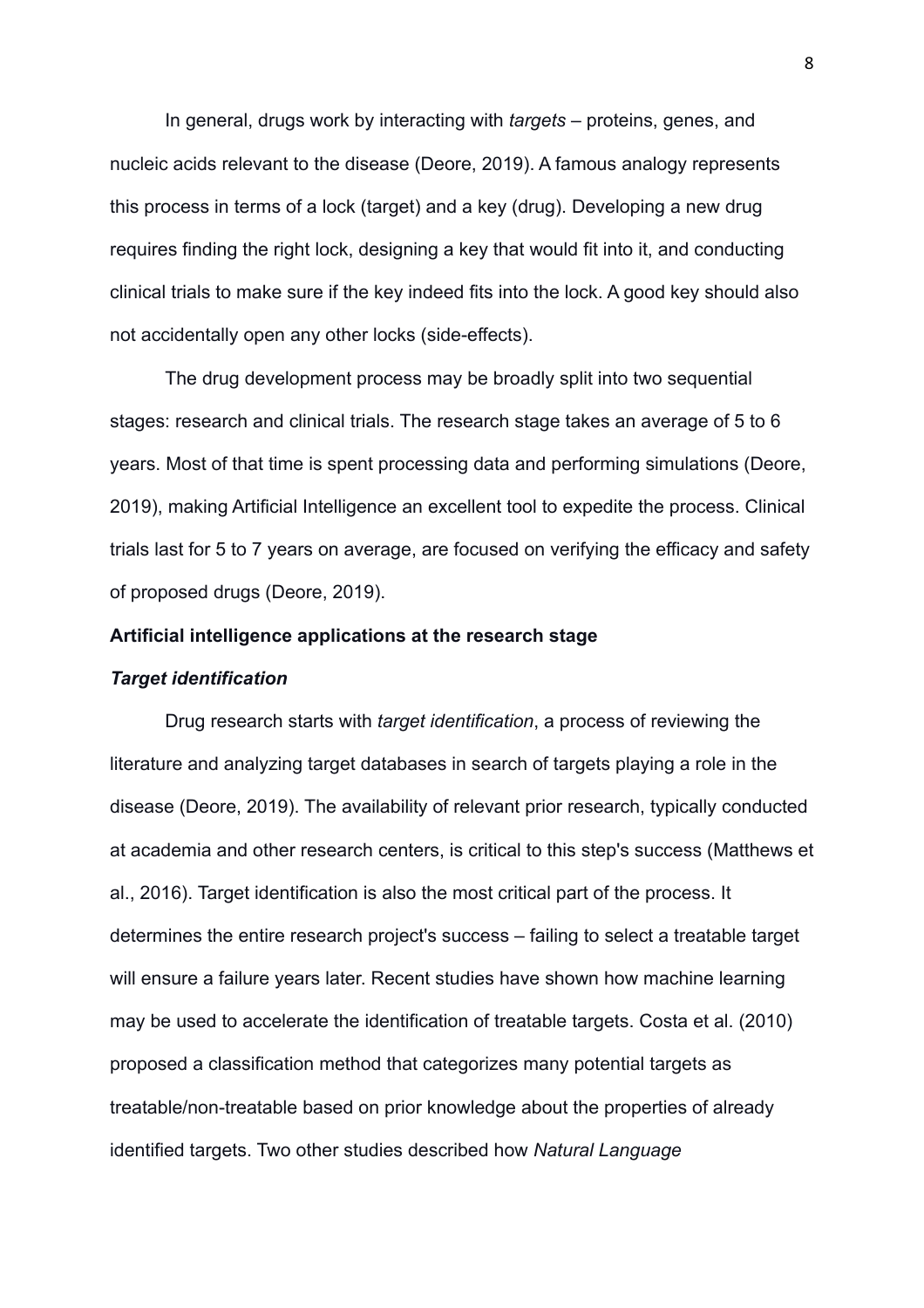*Processing* (NLP) techniques were used for automatic extraction of the relationship between targets and diseases from the MEDLINE database containing a large body of research (Bravo et al., 2015; Kim et al., 2017). It is worth noting that future improvements of such NLP techniques could foster a scientific debate by enabling quick identification of studies reporting contradictory results.

#### <span id="page-8-0"></span>*Target validation*

In the next step, *target validation,* the identified candidate targets are narrowed down to the most promising ones (Deore, 2019). A good target exhibits two essential characteristics. First, it plays an essential role in the disease. Second, it has surface cavities of such shape and size that a potential drug could bind with it (Deore, 2019). Several recent studies proposed automating different parts of target validation: Google developed a machine learning algorithm that predicts the structure of identified targets more accurately than experienced field experts (Hutson, 2019). Besides, Nayal and Honig proposed a classifier trained using data about known protein cavities to making predictions about whether supposed targets are "druggable" or not (2006).

# <span id="page-8-1"></span>*Lead identification*

Once a promising target is identified, the next step is *lead identification*. Lead is a chemical molecule that is likely to bind with a specific target while exhibiting several properties such as low toxicity (Deore, 2019). In a recent study, Zhavoronkov et al. (2019a) described a machine learning method of lead identification that allowed them to find a candidate fibrosis drug in a matter of weeks compared to months or years. Similarly, Imperial College identified 110 candidate anti-cancer molecules in an innovative study where several volunteers agreed to run AI-based computations using their phones' idle times (Veselkov, 2019).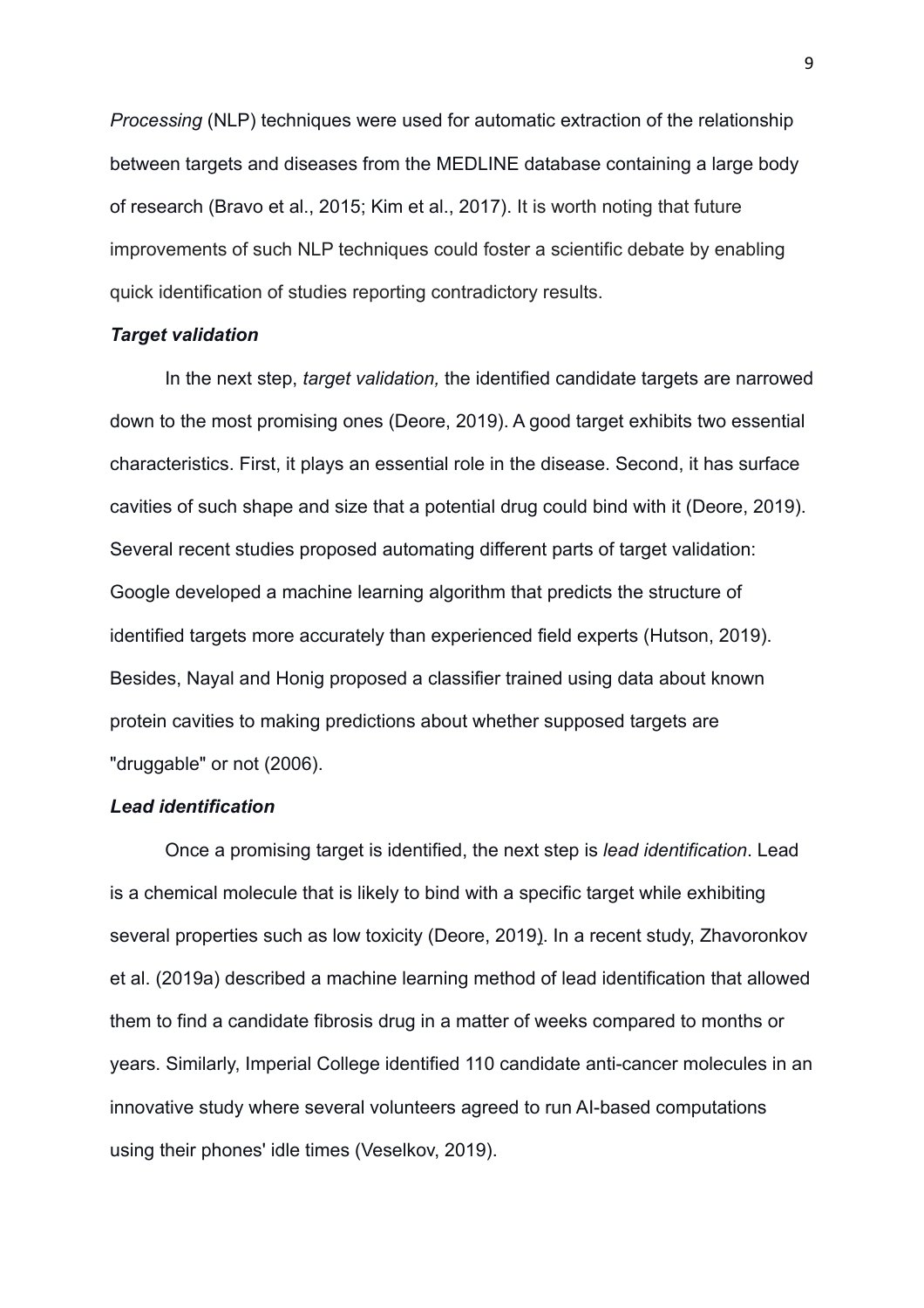#### *Lead optimization*

Drug molecules may interact not just with the intended target but also with several other proteins causing unwanted side effects. In the next step, l*ead optimization*, candidate molecules are evaluated and refined. The goal is to reduce the chance of side effects and improve several properties such as stability, specificity, or toxicity. Farimani et al. (2018) proposed a machine learning technique to predict lead molecules' properties and other similar compounds using significantly less time and data compared to traditional statistical methods.

### <span id="page-9-0"></span>*Preclinical trials*

Once the target is identified and several lead compounds are selected, their efficacy and safety in verified in trials on animals, also known as *preclinical research* or *preclinical trials*. One of the most considerable problems of preclinical research is that drug molecules may exhibit different behavior in animals than in humans (Pound & Ritskes-Hoitinga, 2018). To remedy the problem, Normand et al. proposed a new ML method to predict cross-species differences between mice and humans (2019). The information identified by the model could help identify false leads early in the process and prevent bearing the cost of clinical trials.

#### <span id="page-9-1"></span>**Alternative drug research and development methods**

The ability to efficiently process large amounts of data led to the emergence of novel, computer-aided drug research methods. Such innovations include repurposing existing drugs for other diseases (Zhavoronkov et al., 2019b), personalized drugs (Schneider et al., 2020), or analyzing cancer tissue to directly identify effective chemical compounds (Narain et al., 2011; Reiss, 2020). These methods deserve a proper introduction and will be explored in more detail in the final project. This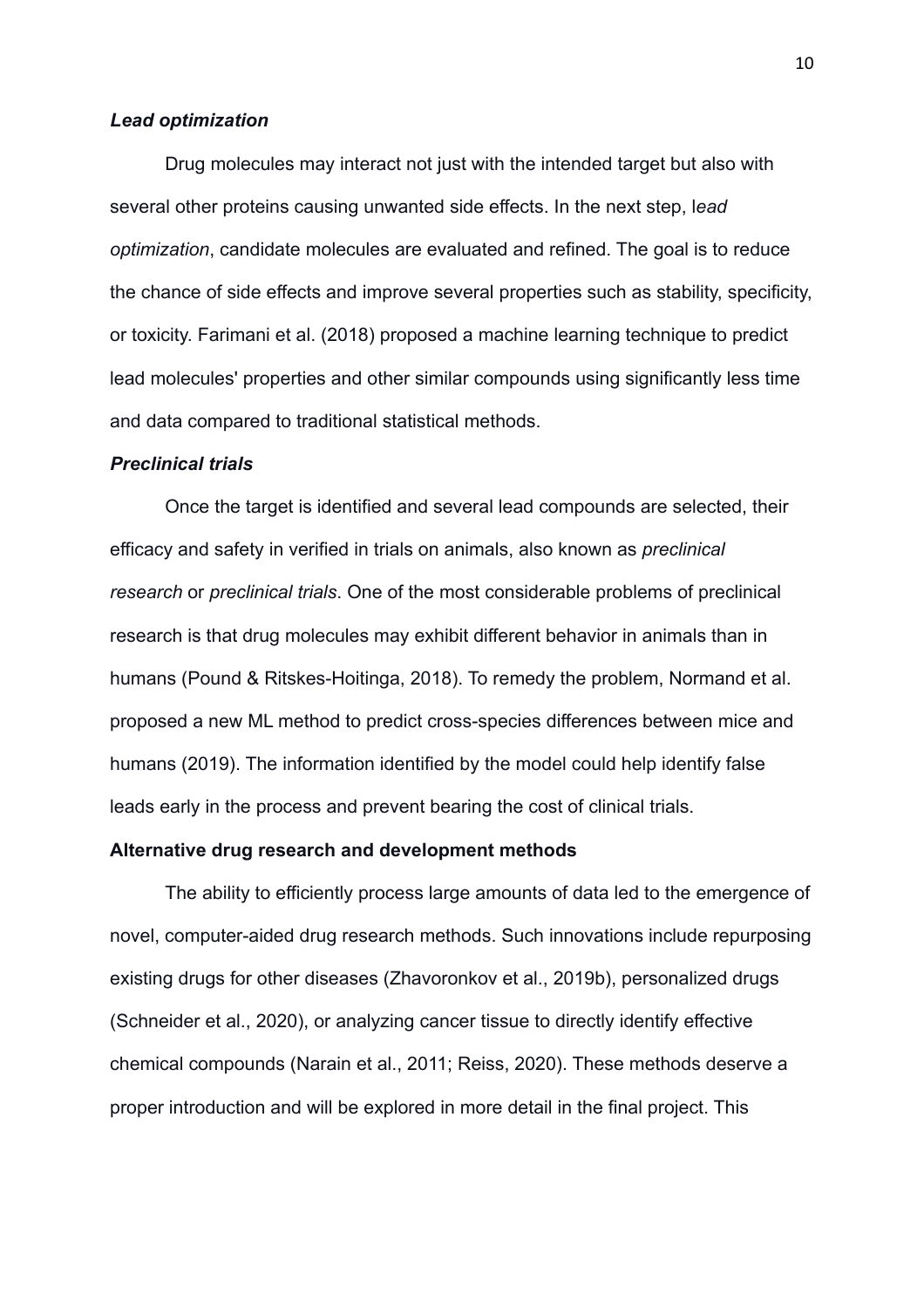document only discusses a single novel method called *de novo* drug design, which is discussed in several studies, making it a perfect fit for the literature review.

# <span id="page-10-0"></span>*De novo drug design*

A *de novo* design method could streamline lead identification and optimization, enabling rapid discovery of therapeutically useful molecules. Instead of screening known molecules for desired properties, *de novo* design uses ML to predict novel drug molecules exhibiting desired properties based on the existing knowledge (Schneider & Clark, 2020). Using a lock and key analogy, instead of using a key that already exists, *de novo* design crafts a perfect key from scratch. The idea received significant attention during the last decade, and many studies proposed an abundance of *de novo* design techniques (Lin et al., 2020). De novo design was recently applied by Zhavoronkov et al. (2019a) to generate and validate the lead molecule for fibrosis treatment.

While many papers are published about *de* novo design (Lin et al., 2020), Schneider and Clark (2020) pointed out that only a few instances of practical applications are known. Several unresolved problems still pose a challenge, preventing wider adoption of the method. One such problem is the diversity of generated molecules: Because most candidate drugs fail, it is essential to test a diverse set of lead molecules to maximize chances of success. Nevertheless, stateof-the-art methods tend to generate many similar molecules (Benheda, 2017). Another challenge is that de novo design is computationally demanding and may find more applications when more computational power is available in the future (Chen et al., 2020)**.** Overcoming the challenges posed by *de novo* design would significantly reduce the time required to develop new drugs and, in turn, revolutionize the industry.

# <span id="page-10-1"></span>*Personalized therapies*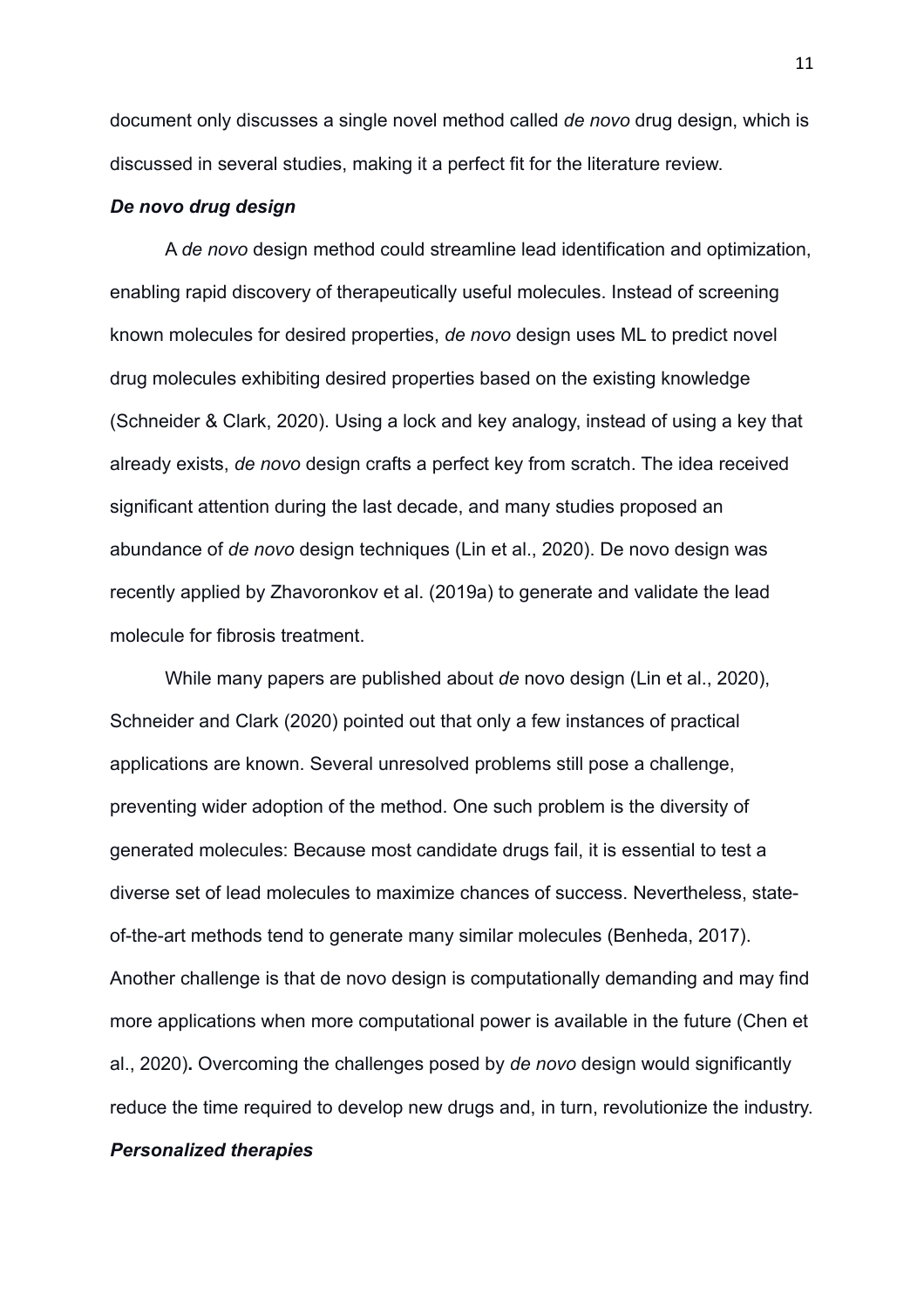An important research direction in pharmaceutical AI is the personalization of drug therapies. Depending on the degree of advancement of future AI-based techniques, there are several possible outcomes.

In the most basic scenario, the AI could enable medical professionals to identify the most promising treatment for specific patients. The studies on automated literature review like Bravo et al. (2015) and Kim et al. (2017) are a step in this direction. In addition, Microsoft launched *Project Hanover*, a platform capable of automatically reviewing literature in search of effective cancer treatments given patients' specific profile (Microsoft, 2019). FDA's INFORMED initiative set an even more ambitious goal of an industry-wide "transformation from a reductionist approach to drug development (for example, a single drug targeting a driver mutation and traditional clinical trials) to a holistic approach (for example, combination therapies targeting complex multiomic signatures and real-world evidence)" (Khozin, Kim, & Pazdur, 2017). AI-driven drug personalization efforts are expected to receive even more attention in the coming years (KPMG, 2020).

In a slightly more optimistic scenario, the pharmaceutical companies will start developing medicines targeted at specific patient populations. One possible research avenue is gene therapies (Zhavoronkov et al., 2019b). Such treatments already exist today and received significant focus in recent years – especially after the FDA approved the first medication of this type called *Kymriah* in 2017 (FDA, 2017). Since then, 18 more gene therapy products were approved, and numerous industry guidelines were released in anticipation of more gene–based medications (FDA, 2021; n.d.). Despite the large wave of approved gene therapies, their development remains an inherently challenging task due to a large number of variables and possible side–effects that must be considered (Zhavoronkov et al., 2019b). This point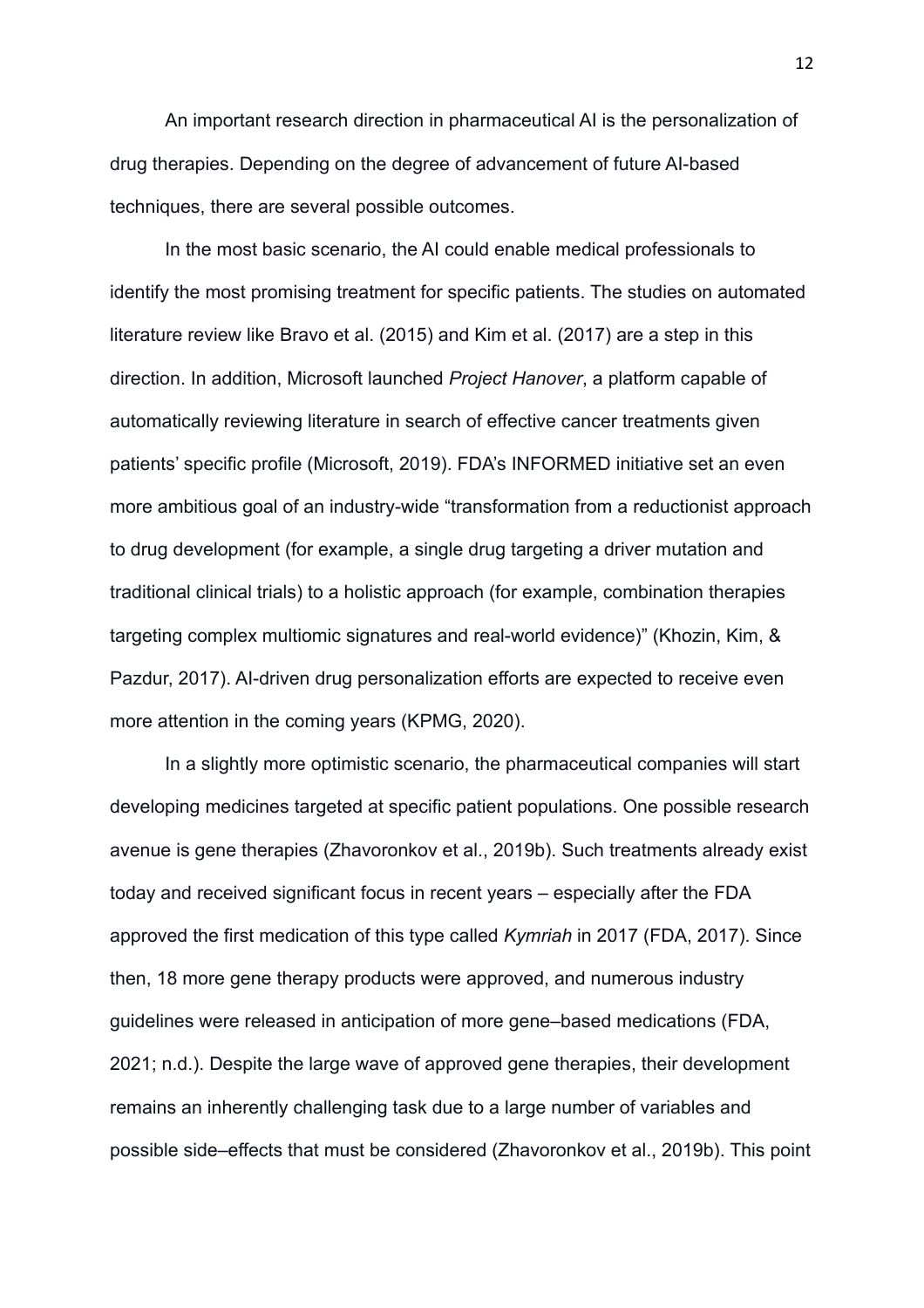is best illustrated by the Kymriah medicine overview by European Medicines Agency (n.d.):

Serious side effects occur in most patients. The most common serious side effects are cytokine release syndrome (a potentially life-threatening condition that can cause fever, vomiting, shortness of breath, pain, and low blood

pressure). (…) Serious infections occur in around 3 in 10 DLBCL patients. Turning to AI–based techniques could help conquer these challenges, especially considering the growing availability of genomics data (Zhavoronkov et al., 2019b). Even today, several AI companies and tech giants are working on combining the data and technology to enable reliable development of future gene-therapies (Deloitte, 2019a; KPMG, 2020). One such hypothesized therapy is called *Telomerase gene therapy* (Boccardi & Herbig, 2012). *Telomeres*, the sequences of molecules at the end of human chromosomes, protect our genetic material from damage (Boccardi & Herbig, 2012). The length of telomeres has recently been linked with longevity – the shorter the telomeres, the more severe are the effects of aging. The causes of telomeres shortening are not well understood at this point: some believe oxidative stress plays an essential role in this process, while others present experimental results to the contrary (Armanios et al., 2009; Boonekamp, 2017). There are no known ways of lengthening the telomeres; hence Boccardi and Herbig presented the idea of telomerase gene therapy, which would increase the length of telomeres with genetic manipulation (2012). Such a treatment could potentially slow aging and remedy age-related diseases.

Finally, in the most optimistic scenario, AI-based software would enable computational (*in silico*) simulations of candidate drug molecules' behavior and parameters (Deloitte, 2019b; Schneider et al., 2020). This research direction already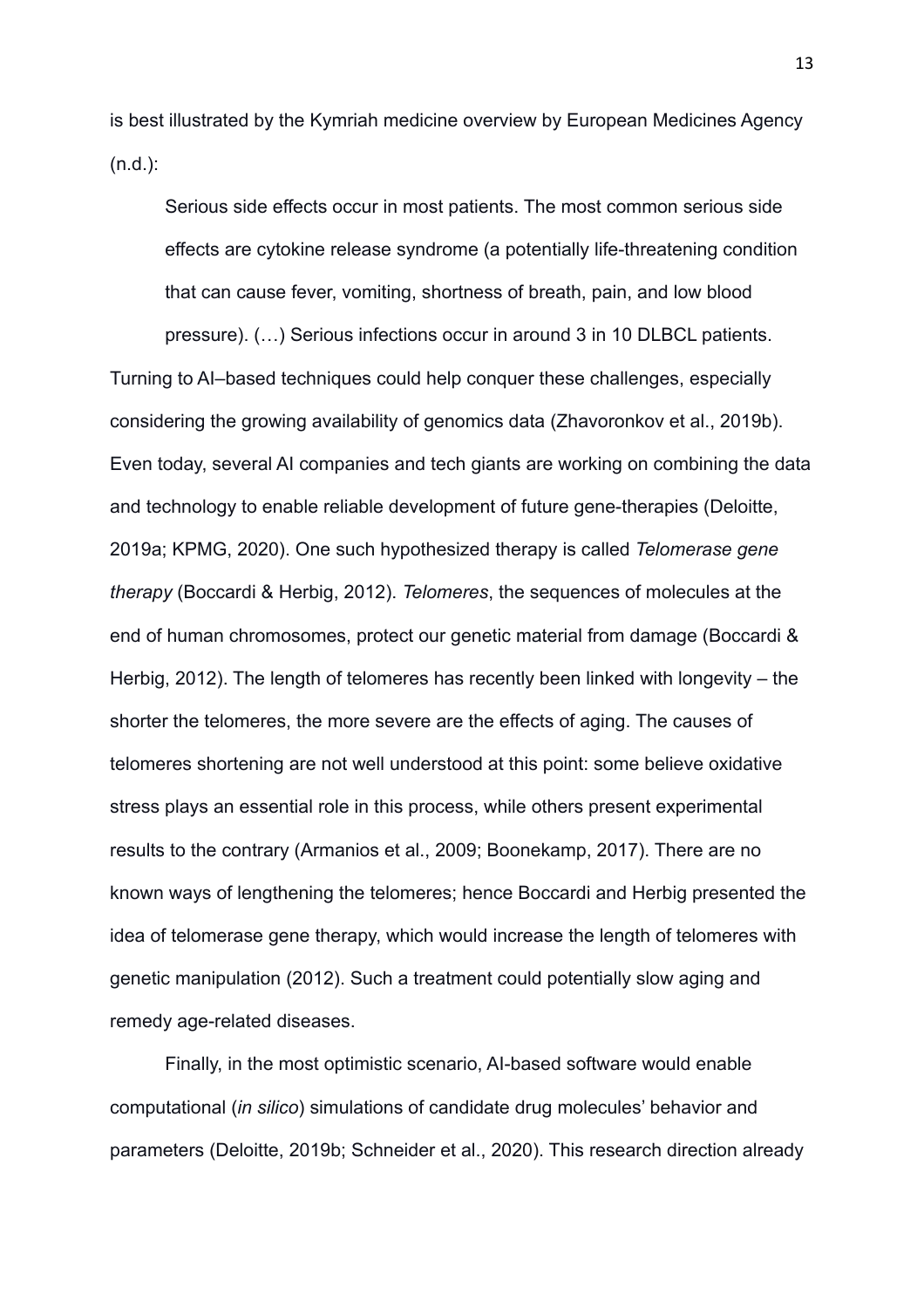received significant attention in recent years, which led to the development of predictive models of drug molecule safety profiles and toxicity levels (eTOX Project, 2010; MELLODDY Project, 2019). In the future, advancing these techniques even further could bring powerful research tools capable of aiding or even partially replacing clinical trials (Deloitte, 2019b; Zhavoronkov et al., 2019b). Future *in silico* models could potentially understand patient-specific parameters and, in turn, design personalized drug molecules.

While the discovery of patient-specific therapies would redefine the drug industry, researchers will first need to overcome several challenges. The most notable one is the problem of simulating a complex biological organism (Bender & Cortés-Ciriano, 2020). Simulating chemistry in isolation requires modeling a finite set of relatively well-understood parameters such as pressure or temperature (Bender & Cortés-Ciriano, 2020; Schneider et al., 2020). Such computational models already exist today. However, a substance predicted to be effective based on an assessment in a sterile, isolated environment may behave in unexpected ways in living organisms, which are much harder to describe using a computer model (Vamathevan et al., 2020). Pushing the envelope will require more advanced computational techniques and a better understanding of human biology (Bender & Cortés-Ciriano, 2020; Vamathevan et al., 2020). Technological leaps could also contribute to solving this problem; for example, quantum computers will enable researchers to simulate the world on an atomic level (Knight, 2018). As of today, however, the rapid development of patient-specific therapies remains only a future possibility.

# <span id="page-13-0"></span>**The transformation of the drug discovery landscape**

The AI-enabled pharmaceutical R&D market increased from US\$200 million in 2016 to more than US\$700 million in 2018 and is projected to keep growing (Deloitte,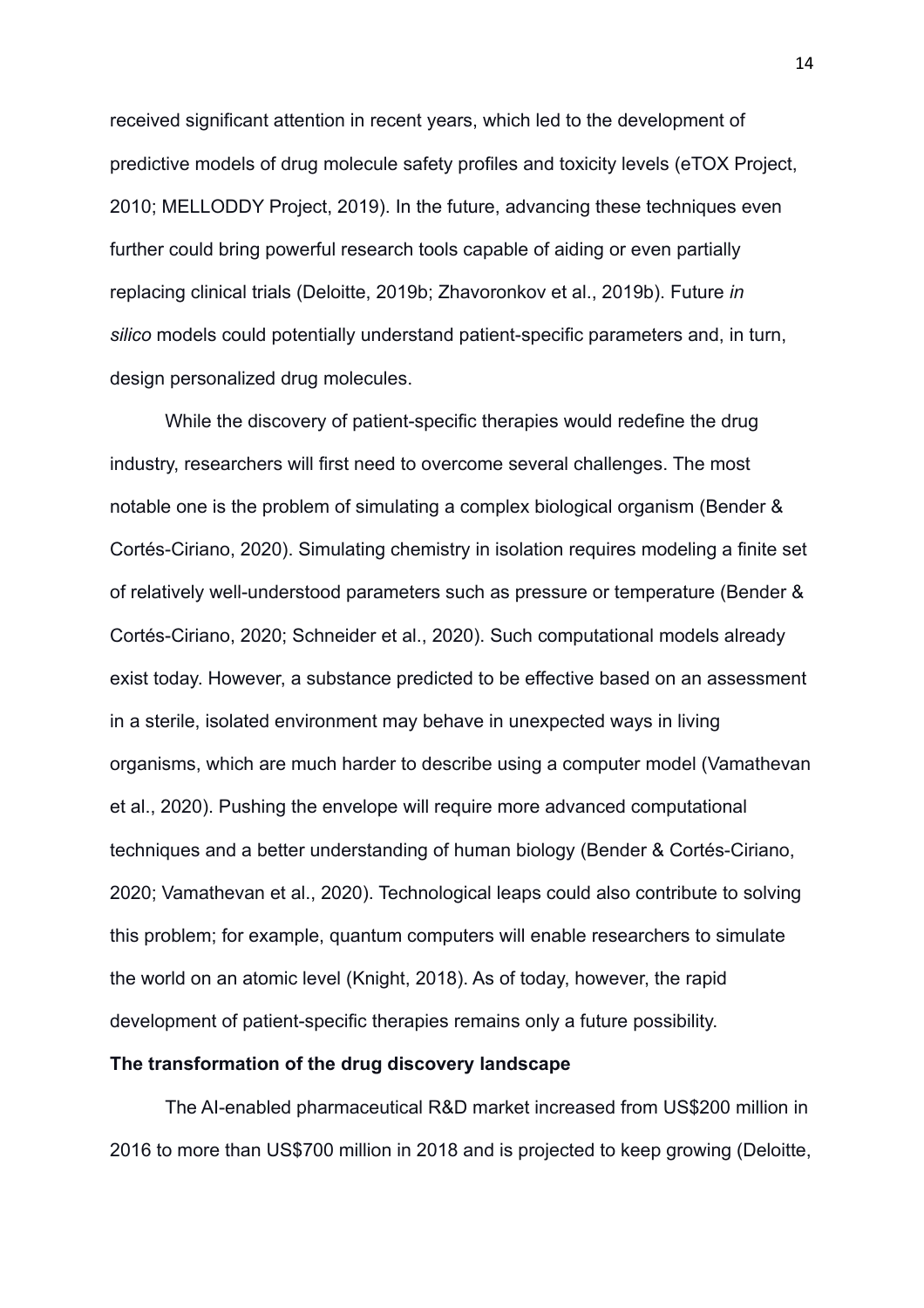2018). Tech giants like Google, Tencent, or Vodafone partner with pharmaceutical companies and, similarly to governments, are increasing their AI research investments (Deloitte, 2019a). The innovations discussed earlier are just the beginning of the transformation. Several studies hypothesize future revolutions such as automated drug discovery, rapid identification of generic alternatives to brand drugs, or personalized drugs (Paul et al., 2010; Schneider & Clark, 2019; Zhavoronkov et al., 2019b).

Most AI research requires access to large amounts of data, the availability of which is critical to advances in the field. While several large databases relevant for drug research are openly available, the amount of information they offer is minuscule compared to the size of proprietary databases siloed in pharmaceutical companies (Schneider et al., 2020). Traditionally, pharmaceutical companies' proprietary data was treated as a competitive advantage and guarded closely to the point where several reports about clinical trials became unavailable a few years after they were initially published (Hopkins et al., 2018). Fortunately, the landscape is changing, and several initiatives ensued to make use of the siloed data. Two similar projects were started by the European Innovative Medicines Initiative (IMI) and Massachusetts University of Technology (MIT). Both organizations partnered with pharmaceutical companies to analyze their proprietary data using ML methods (MELLODDY, 2019; MIT, n.d.). Conversely, British pharmaceutical company GlaxoSmithKline started sharing anonymized patient-level data from clinical trials in 2013 (GlaxoSmithKline, n.d. As data sharing initiatives become widespread, they will contribute to reducing the time required for discoveries.

<span id="page-14-0"></span>**Discussion**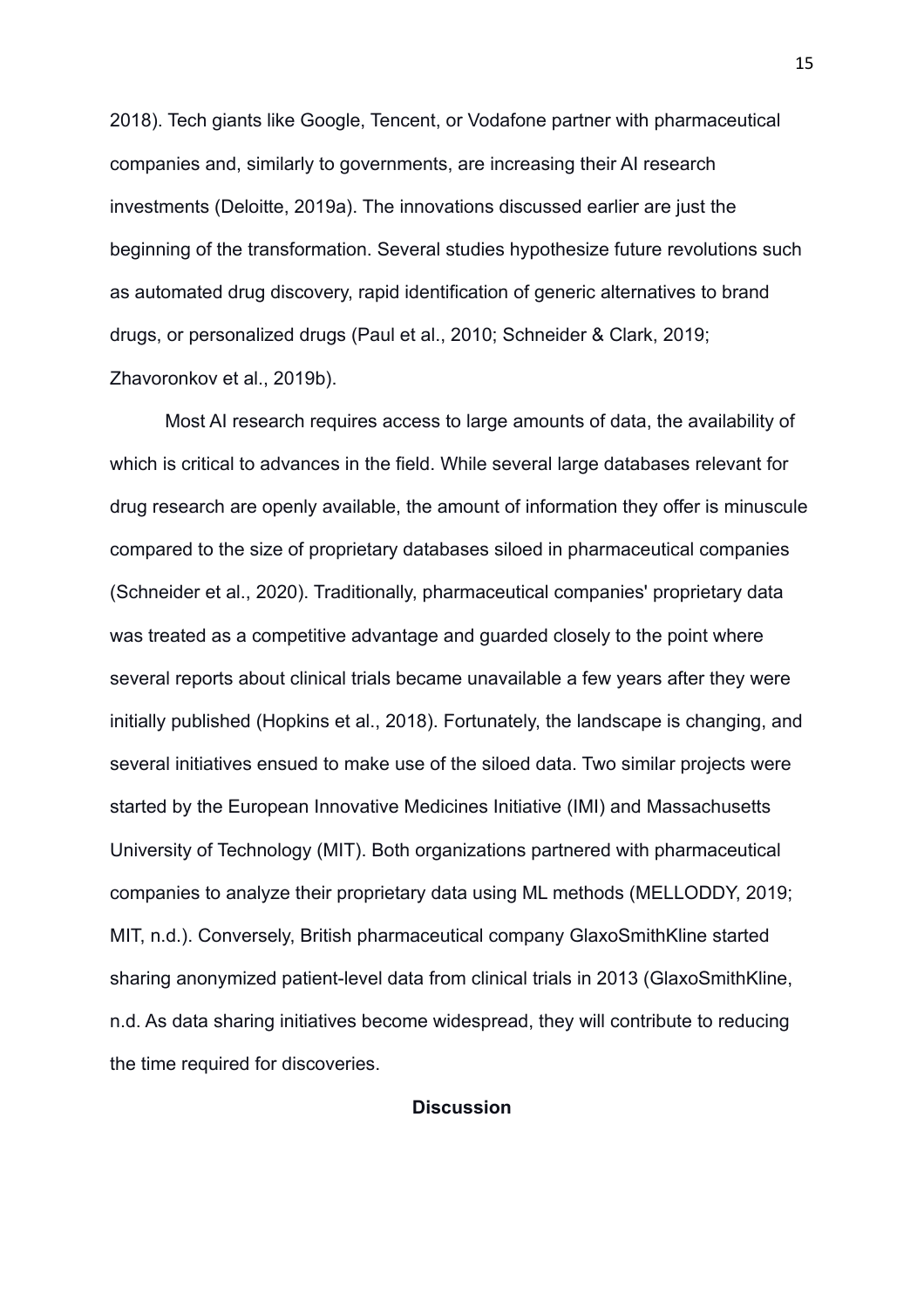While most agree that the adoption of AI will impact the pharmaceutical industry, the nature of this impact remains debated. On the one hand, AI could end up being merely an incremental improvement to classic research methods. On the other, AI could become advanced enough to remedy the productivity crisis. Finally, AI could become the catalyst to a radical transformation of the entire industry. The rapidly growing market for pharmaceutical AI applications and the promising results of drug-enabled AI research supports the latter scenario. Classical research methods are increasingly more challenging to apply to the growing amount of available data: There are 4,500 known drug targets,  $10^{60}$  possible drug compounds, 14,000 existing drugs, and the number of related results, studies, and databases increase each year (Reymond & Awale, 2012). Moreover, the bar for every new drug is higher than for its predecessors – a so called *Better than the Beatles* problem:

> Imagine how hard it would be to achieve commercial success with new pop songs if any new song had to be better than the Beatles, if the entire Beatles catalogue was available for free, and if people did not get bored with old Beatles records. We suggest something similar applies to the discovery and development of new drugs. Yesterday's blockbuster is today's generic. An ever-improving back catalogue of approved medicines increases the complexity of the development process for new drugs, and raises the evidential hurdles for approval, adoption and reimbursement. It deters R&D in some areas, crowds R&D activity into hard-to-treat diseases and reduces the economic value of as-yet-undiscovered drugs. (Scannel et al., 2012).

While AI advancements may lead to faster and more accurate research, the causes of the pharmaceutical productivity crisis go beyond companies' ability to process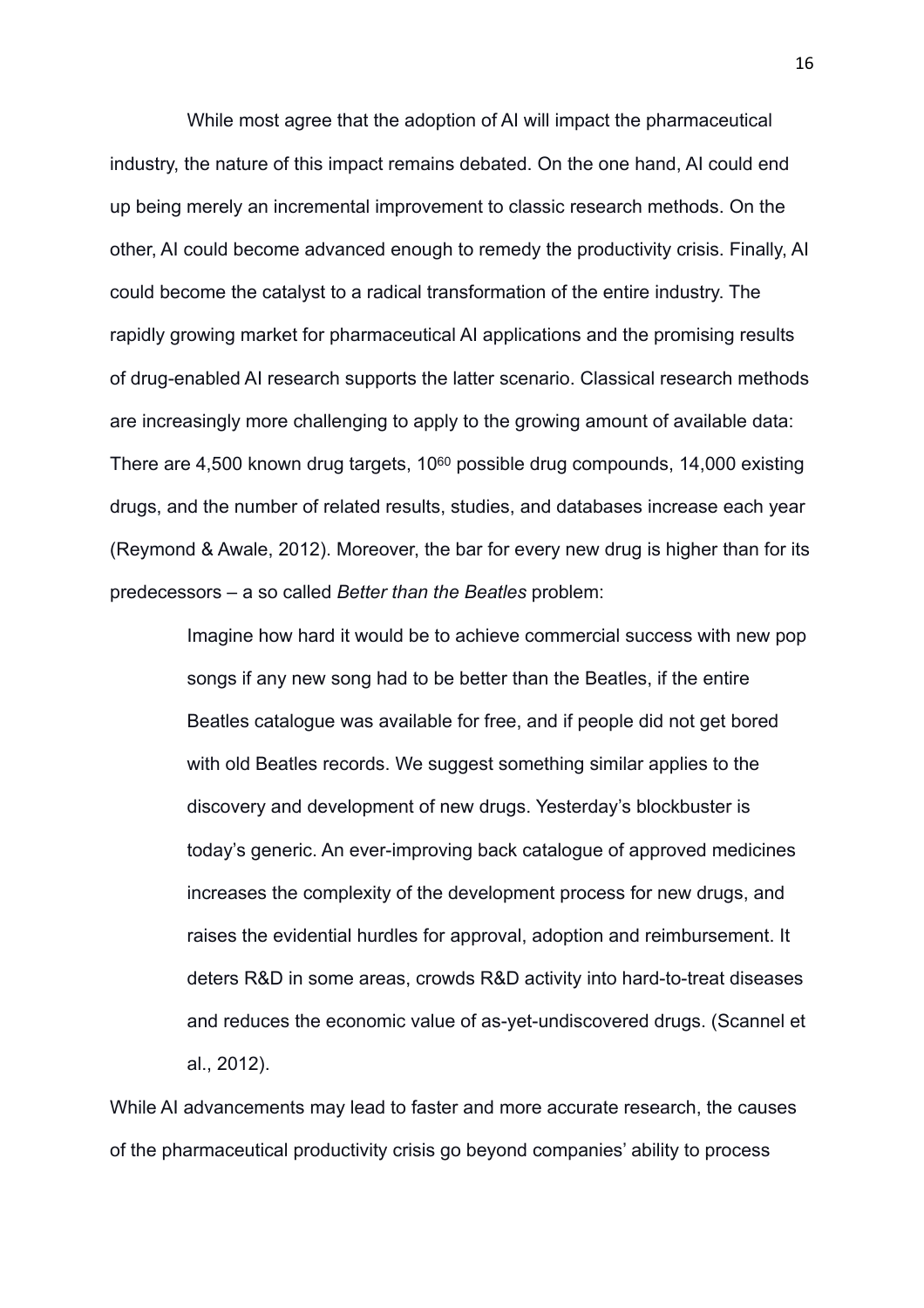data. Other, perhaps more important, factors include lack of cooperation between key players, market incentives, and business strategies (Cockburn, 2016; DiMasi et al., 2016; Scannell et al., 2012). At first sight, AI-related considerations may seem orthogonal to these concerns. A closer inspection, however, reveals interconnectedness between all these aspects of the productivity crisis.

# <span id="page-16-0"></span>**AI and collaboration.**

Traditionally, the pharmaceutical industry's key players kept their key research a secret (Hopkins et al., 2018; Piller, 2020; Schneider et al., 2020). Some were motivated by gaining a competitive advantage over competitors, others lacked resources and expertise, and the rest simply never developed appropriate culture or policies (Barrett, 2020). The outcome has always been the same: New research projects could not benefit from prior knowledge (Beninger et al., 2017; Hayes & Hunter, 2012). As a result, different companies overlapped in efforts by working on similar drug targets, lead molecules, and safety assessments as others already did (Sanz et al., 2017; So et al., 2013). Some research projects were doomed to fail from the outset, and others required larger investments, more time, and more effort than they would have otherwise. The status quo contributed to the productivity crisis and, ultimately, disadvantaged everyone. Fortunately, in recent years, the secrecy culture has started to shift towards transparency and data sharing (Institute of Medicine, 2013). The rapid advancements in pharmaceutical AI played a significant role in inspiring and accelerating this shift.

The development of AI-enabled drug research methods depends on the availability of large volumes of data, yet most of the existing pharmaceutical data is proprietary (Schneider et al., 2020). In an ideal world, large players would benevolently join forces, pool their entire research together, and extend a combined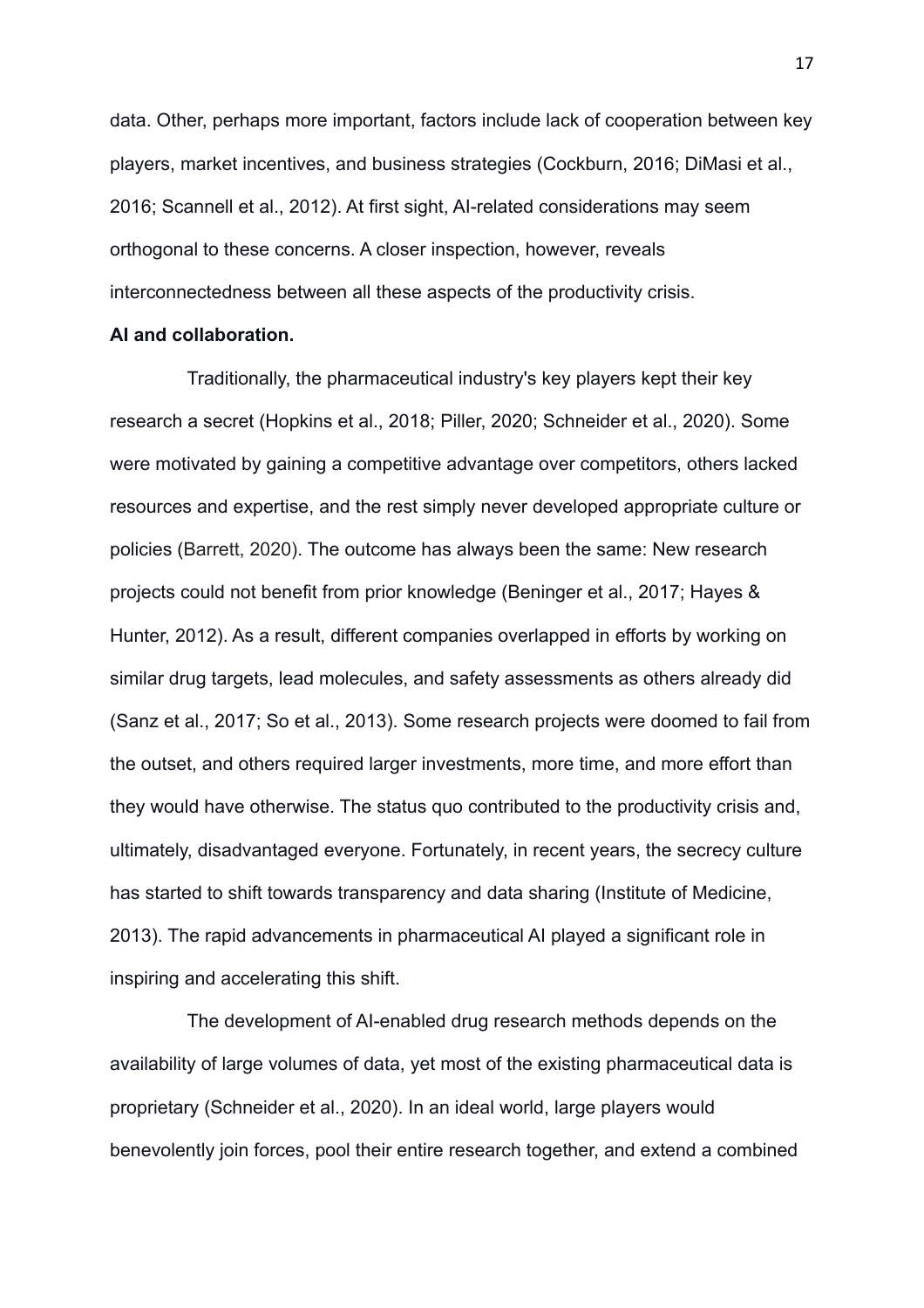effort to discover new breakthrough medicines. While such cooperation would likely significantly advance pharmaceutical research, in reality, it is unlikely to happen without facilitation or even legislation. Fortunately, the problem has been noticed by the governments, academia, tech companies, and even industry leaders. Several initiatives and partnerships ensued to accelerate AI development, including Pistoia, Allotrope, SALT, MELLODDY, MLPDS, eTOX, and ATOM (Allotrope, n.d.; Atom Science, 2017; eTOX Project, 2010; MELLODDY Project, 2019; MIT, n.d; Pistoia Alliance, 2020). Top companies like GlaxoSmithKline and Sanofi started sharing the results of their clinical trials, both successful and failed (Deloitte, 2019b; GlaxoSmithKline, n.d.; Sanofi, 2013). Several contractual partnerships between tech companies, pharmaceutical giants, and academia enabled AI research projects based on proprietary data (Deloitte, 2019b). For example, a company Atomwise established more than 60 such partnerships with pharmaceutical and academic entities, gaining access to resources that enabled the identification of a novel candidate drug molecule for multiple sclerosis (Atomwise, n.d.; Deloitte, 2019b). These promising developments are a step towards a more transparent industry, but only a step.

Ironically, in many data-sharing initiatives, large chunks of data donated by drug companies remained confidential in one way or another. For example, the eTOX consortium united several pharmaceutical companies who pooled their proprietary data in a central database governed by an entrusted third-party regulating access (eTOX project, 2010, 2018). A significant part of the database remained accessible only by the sharing party, allowing other consortium members to use it for training machine learning models but not to browse it directly. This partnership model proved to be successful – the eTOX consortium successfully built the largest database of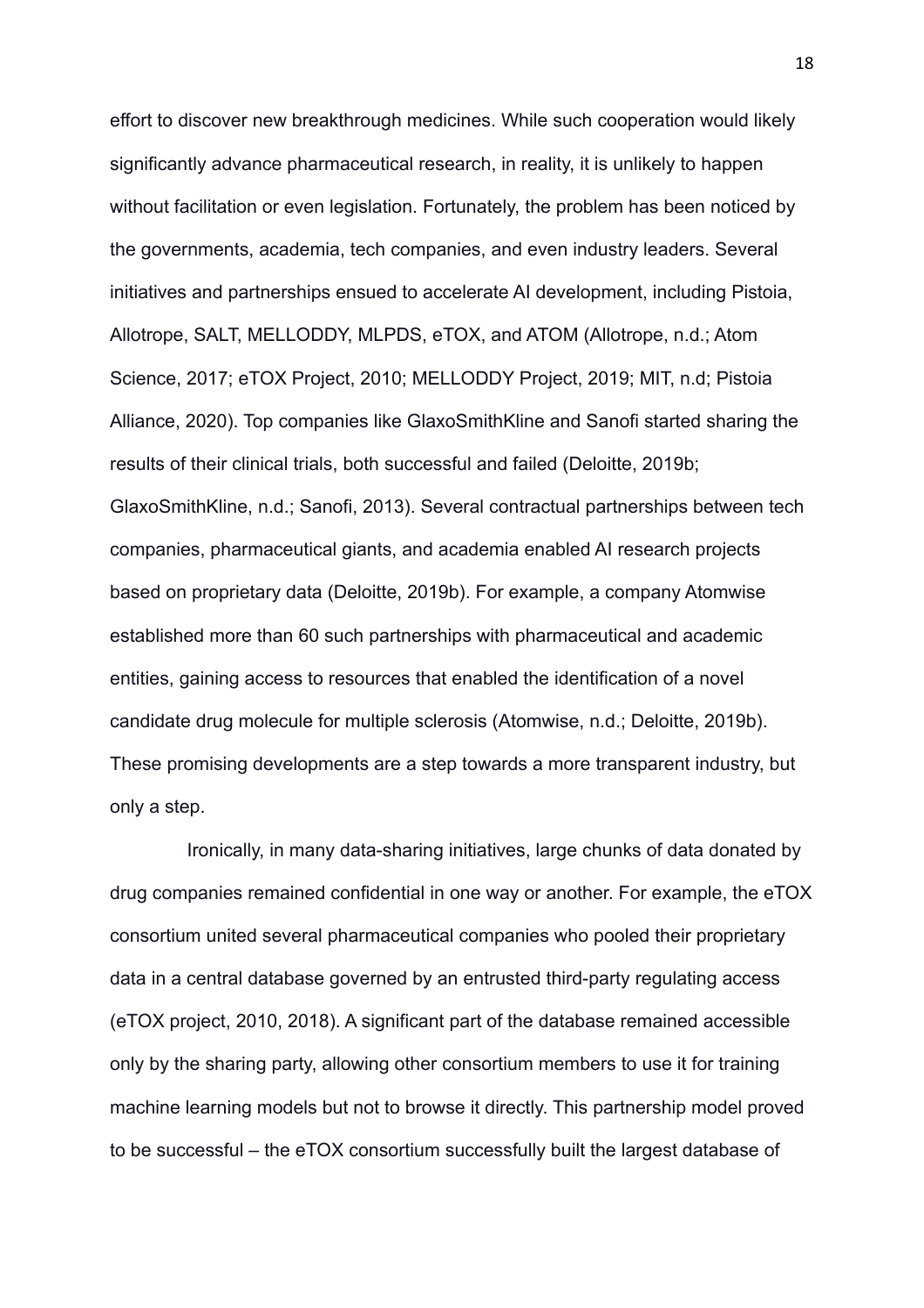molecules and several predictive models of their safety and toxicity (eTOXSys, n.d.; Sanz et al., 2017). The MELLODDY project had to overcome an even more challenging situation: Project participants agreed to share their confidential datasets under the condition that no data is extracted from their datacenters (IMI, 2020; MELLODDY, 2019). As training machine learning models require centralized access to the training data, the researchers had to push the envelope to overcome these limitations. IMI developed a novel method called "federated learning," which enables training statistical models using independent datasets while masking which outcomes were contributed by which dataset (2020). Projects like eTOX and MELLODDY prove that scientific progress does not have to be limited by market competition. More importantly, they show that even a small step towards data transparency goes a long way towards accelerating pharmaceutical AI.

#### <span id="page-18-0"></span>**AI and market incentives.**

The competitive nature of the pharmaceutical sector is a source of several moral dilemmas. For example, the demand for rare diseases drugs is relatively small, providing little market incentives to invest in expensive research (Tambuyzer, 2010). It comes as no surprise that most known diseases are not treatable today despite fast-track procedures and other incentives aiming to encourage the research (Tambuyzer, 2010; VFA, 2015). Similarly, the cost of some life-saving drugs is too high for many to afford. Drug companies claim high R&D costs drive the price, yet a close analysis reveals that more money is spent on promoting existing drugs rather than researching new ones (Brekke & Straume, 2008). Furthermore, much of the research remains a trade secret, yet pooling the knowledge would significantly reduce the time and effort required to discover new drugs (Deloitte, 2019b). These

19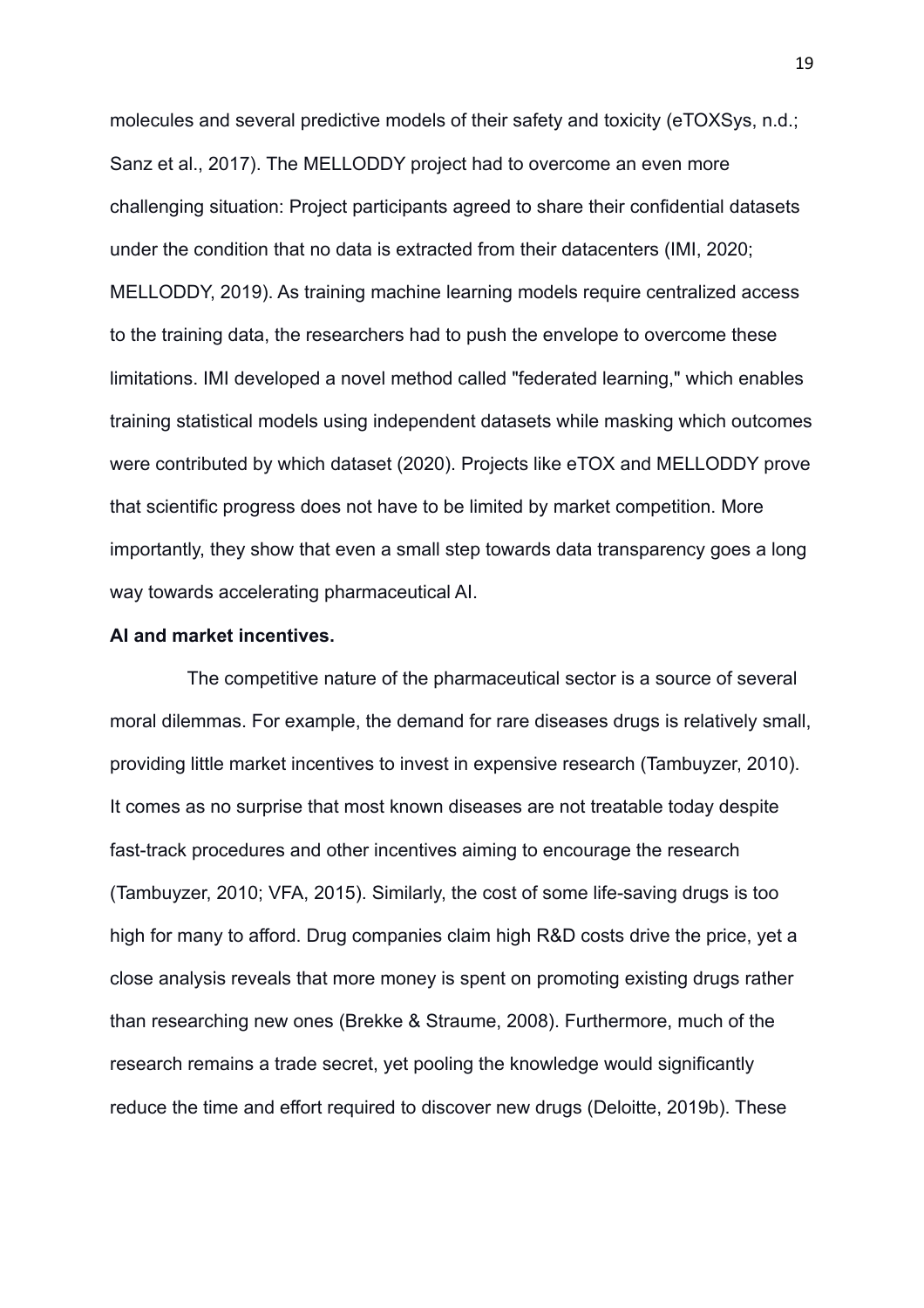dynamics may soon change as the increasing relevance of AI-driven methods shifts market incentives.

AI may diminish pharmaceutical patents' role – a vital component of industry business strategies today (Brekke & Straume, 2008; Deloitte, 2019b; KPMG, 2020; Open Markets Institute, n.d.). Patenting a drug grants the company exclusive rights for manufacturing and sales, leading to monopolies, high drug prices, and less innovation (Brekke & Straume, 2008; Open Markets Institute, n.d.). The monopolists can retain their strong position by merely exploiting the revenue from their existing products. Lowering the drug development barrier would threaten these large revenue streams, pushing the industry leaders to seek alternative revenue models. One such model would be improving existing drug therapies, for example, by increasing their safety, effectiveness, or offering them for a lower price. Another model would be exploring the vast space of the estimated 20,000 untreatable diseases by developing novel therapies. Finally, the companies could compete by further innovating the drug development process and inventing proprietary methods and models for faster and more accurate research (Deloitte, 2019b; KPMG, 2020; Narain et al., 2011). While each outcome would benefit society, pharmaceutical companies may fight to maintain their privileged position, as happened many times already (Open Markets Institute, n.d.). Some examples from recent history include price-fixing, paying competition to keep their drugs from the market (*pay–for–delay*), and preventing others from producing generic drugs by refusing to cooperate (Bartz, 2016, 2020; Federal Trade Commission, 2014). All in all, the market will likely change in the future, but the transition may not occur without friction.

The market will also change as tech companies, already setting their foot in the market, strengthen their position further. As consulting companies Deloitte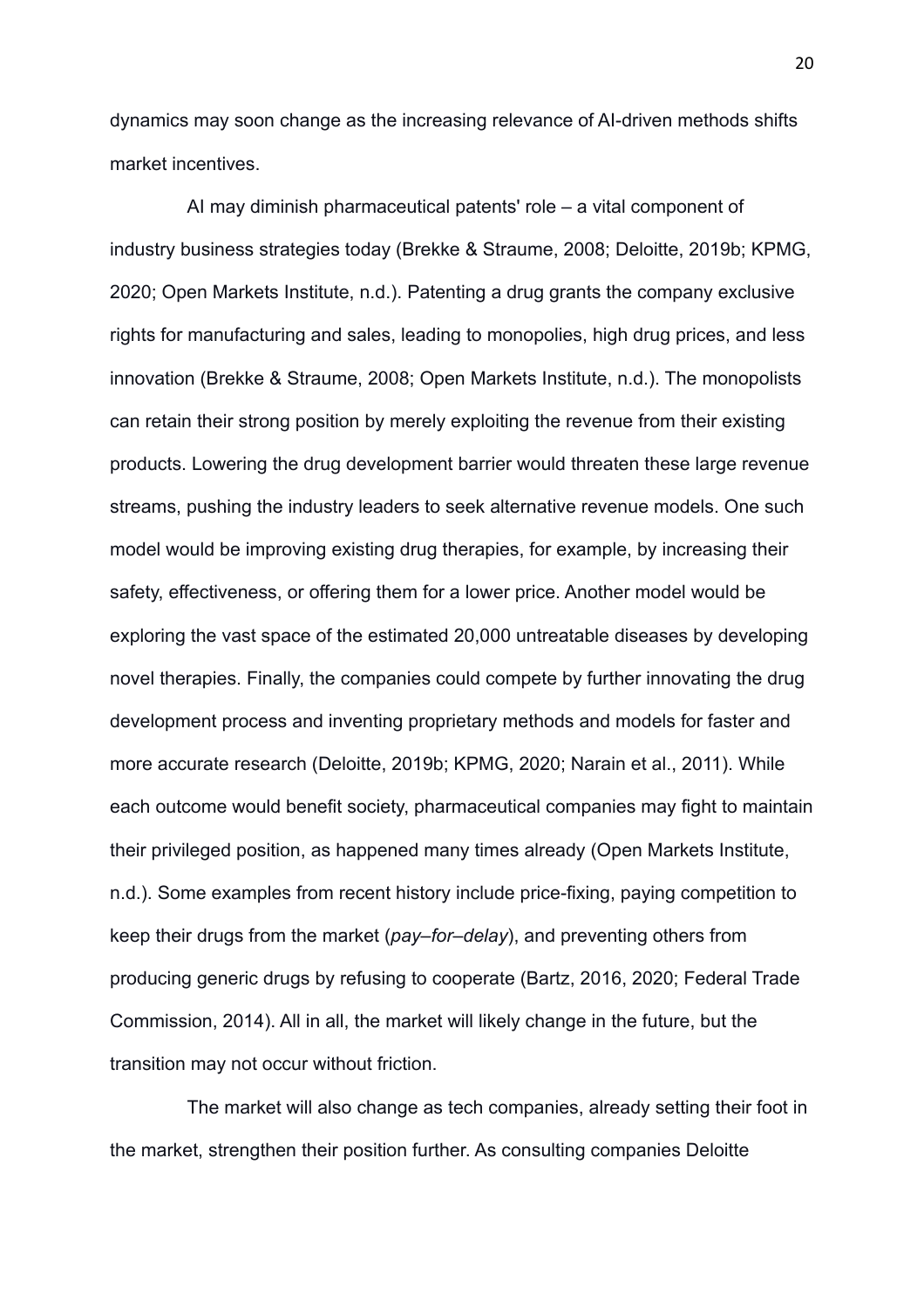(2019b) and KPMG (2020) report, tech giants are already active on the market, and pharmaceutical AI startup companies continue to raise record rounds of funding research. The mushrooming biopharma–tech partnerships and data-sharing initiatives will likely lift the largest growth barrier for tech companies: lack of data access. As tech companies continue to develop faster and more precise solutions, they may become capable of conducting large parts or even the entirety of the drug discovery process. There are three possible outcomes (KPMG, 2020): First, the AI companies may partner with pharmaceutical giants, for example, as outsourcing vendors. Second, AI companies may start developing drug therapies on their own, becoming a new force on the pharmaceutical market and threatening today's leaders. Third, tech companies could become partners to some and threat to others. In either scenario, they will be a force to be reckoned with.

Many other possible AI-related disruptions could transform the market. For example, China introduced a fast track for drugs targeting rare medical conditions to encourage new research projects (Deloitte, 2019b). General-purpose drugs targeting specific proteins could give place to personalized medicine tailored to each patient's unique characteristics (Deloitte, 2019a, 2019b; KPMG, 2020). Data-sharing initiatives could lead to sharing datasets and algorithms publicly, enabling crowdfunded opensource and non-profit drug research projects independent from pharmaceutical companies (Deloitte, 2019a, 2019b). Still, the future remains unknown, and the transformation may not happen as quickly or be as radical as some predict. That considered, the partnerships and regulatory changes already happening today will have a ripple effect in the years to come.

# <span id="page-20-0"></span>**AI and safety and efficacy of drugs.**

21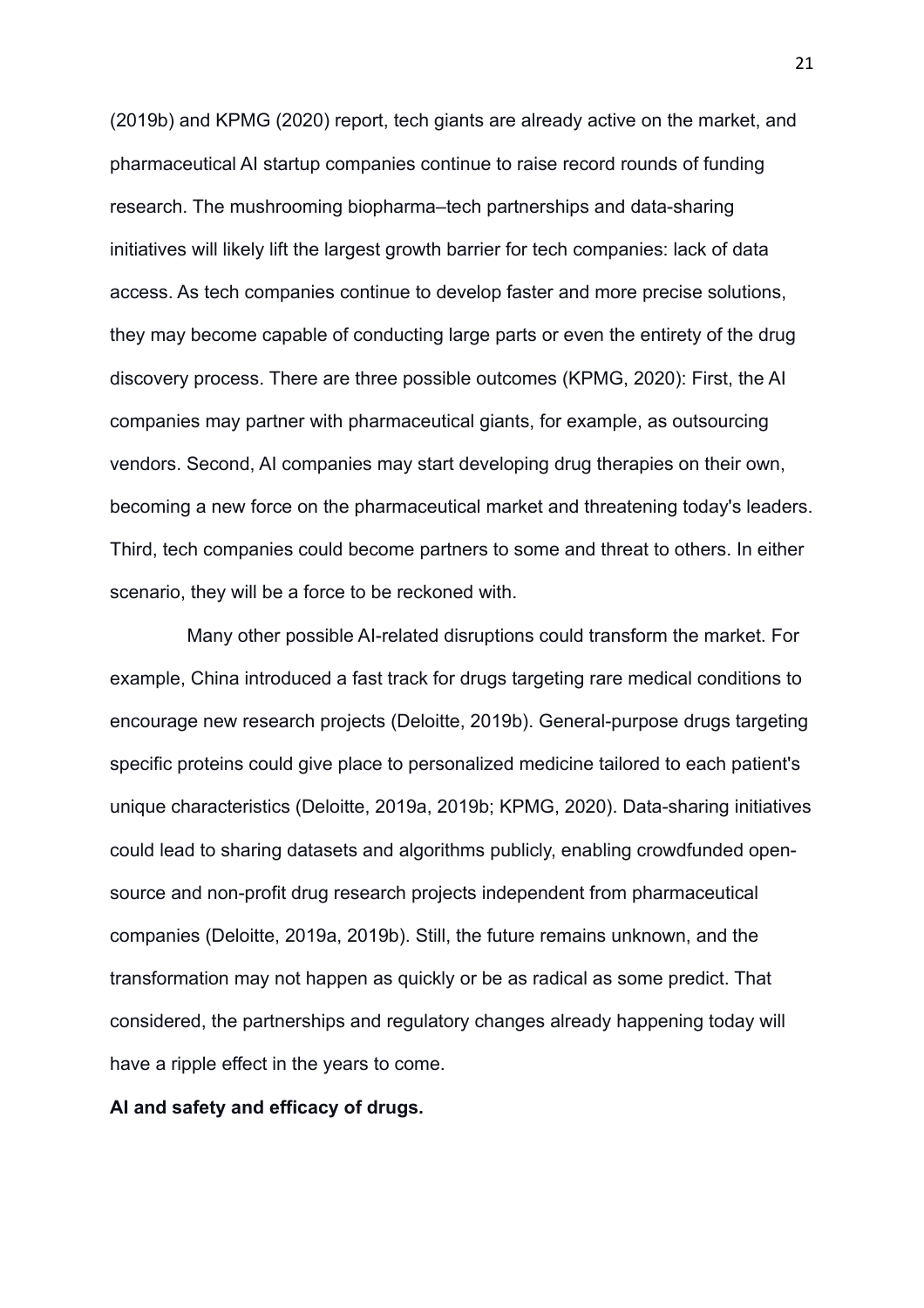One of the research directions in pharmaceutical AI is predicting the adverse effects of promising drug molecules early in the process. Despite extensive clinical trials, toxicity and side-effects remain the leading cause of withdrawing drugs from the market (Siramshetty et al., 2016). The ability to predicting these characteristics upfront would significantly increase the safety of new medicines. In recent years, the eTOX project provided significant advancements by building the largest molecule toxicity database and using it to build more than 200 predictive models (eTOX, 2010, 2018; Sanz et al., 2017). As there is still much space to innovate, several other initiatives and pharmaceutical AI startups are currently researching the same area. Some studies went beyond toxicity and explored predicting the entire research project's future success early on (Vamathevan et al., 2020). A historical analysis of drug research projects revealed a few potential early predictors correlated with the later success of researched drug molecules success (Vamathevan et al., 2020). While considering such results, it is essential to remember that a correlation indicates past performance, not future results. Pharmaceutical research keeps changing as new studies, modalities, and law regulations emerge (Schneider et al., 2020; Vamathevan et al., 2020). The most easily discoverable drugs may have been already found (Cockburn, 2016; Scannel et al., 2012). Successful research projects conducted in the past were different from those conducted today, and those of the future will differ even more (Schneider et al., 2020; Vamathevan et al., 2020). Regardless of whether the drug compound's success may be predicted upfront or whether a computer-based solution may predict toxicity with similar accuracy levels as animal and human trials, the data-driven approach will still disrupt drug safety. The partnerships and data-sharing initiatives ensuing in the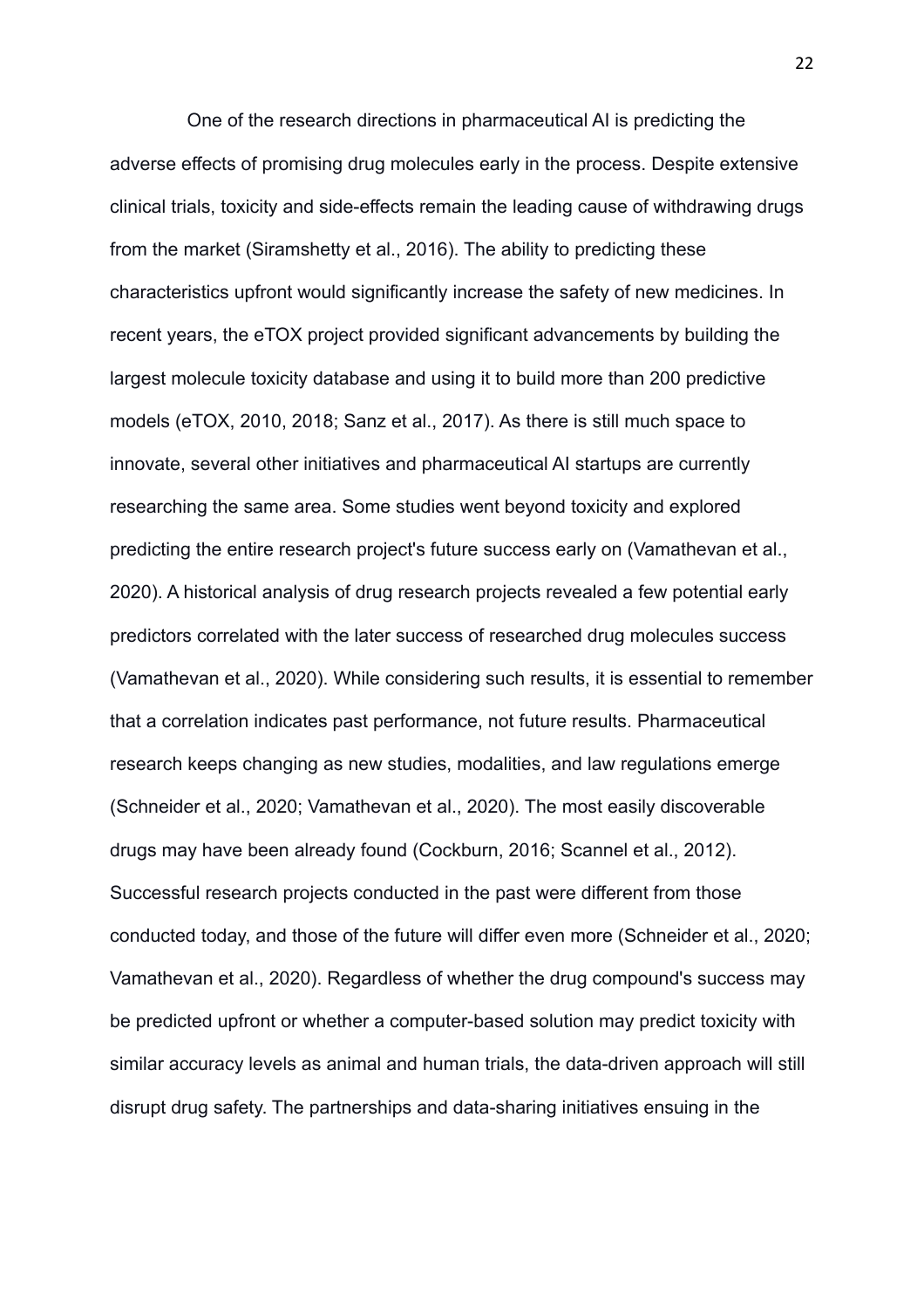process have an impact by themselves, enabling researchers to access much richer datasets than ever before.

Another AI frontier is repurposing existing drugs: A process of identifying different diseases sharing at least some drug targets with the ones already treatable (Hirogani et al., 2019). The inherent advantage of repurposing is the availability of accurate data. For one, existing drugs have already undergone clinical trials; For another, the market is a rich source of data about adverse effects and unanticipated interactions with other medications. What makes repurposing possible is the high likelihood of druggable targets being shared between many diseases (Hirogani et al., 2019). Several biopharma companies already started investigating their proprietary molecules in the search for new applications. As with many other research avenues, the most considerable challenge remains the availability of data. To know which targets are shared among investigated diseases, researchers will first need to accurately determine the exact role of different targets in each condition.

The impact of AI on drug safety goes beyond the research phase. Several AI-enabled manufacturing techniques are already in use today, following FDA's recommendation to adopt the "Quality by Design" approach in drug manufacturing (Aksu et al., 2013; Gams, 2014). Novel techniques were also developed for Quality Assurance and Quality Control to aid human operators, leading to reduced workload and error rate. These applications already increased the safety and consistency of manufactured medicine. As the research continues, more AI methods will be integrated into manufacturing, leading to even less recall and safe and consistent dosages.

<span id="page-22-0"></span>**Timelines for the AI revolution.**

23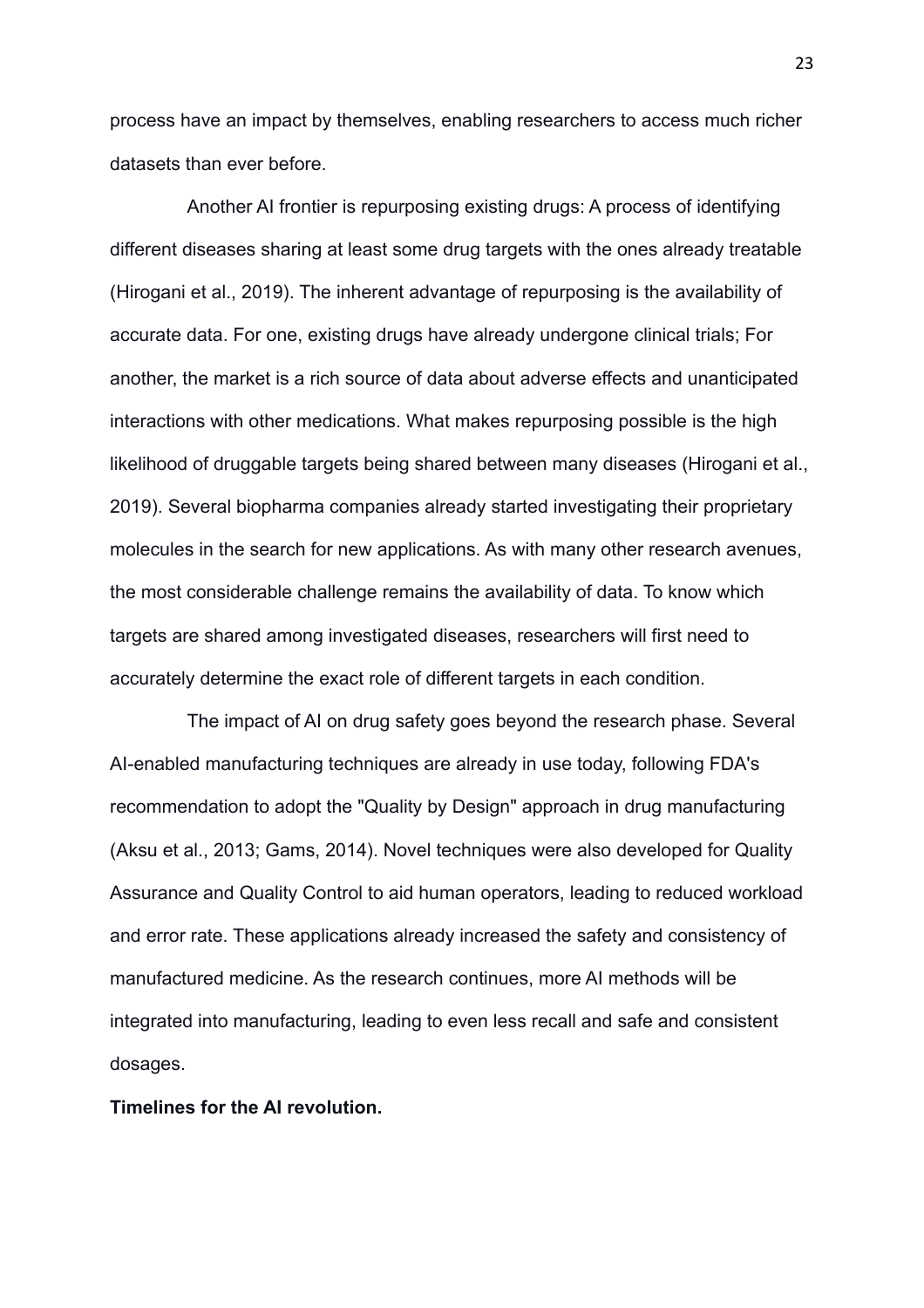Pharmaceutical AI companies are growing at an extraordinary pace thanks to unprecedented investments from governments, venture capital companies, and tech giants worldwide (Deloitte, 2018, 2019a, 2019b). In the third quarter of 2020, these investments amounted to US \$2 billion in the United States alone, two times more than in the second quarter (CBInsights, 2020a, 2020b). The number of drugdiscovery focused AI startups has increased from 89 in 2014 to 217 in 2020 (BiopharmaTrend, 2020; Williams, 2020). The enthusiasm is well-founded as tech companies ship tangible AI-based solutions every year. For example, IBM launched an AI-based platform in collaboration with Pfizer to aid immune-oncology research and clinical trials design (IBM, 2016). Moreover, Microsoft launched *Project Hanover*, a natural language processing tool aiding in personalizing cancer drugs by identifying information related to patients' specific profile in the medical literature (Microsoft, 2019). Furthermore, Cyclica, a startup from Toronto, partnered with industry leaders and launched AI-based platforms for optimizing candidate drug molecules and *de novo* design of new compounds against requested targets (Deloitte, 2019b). All in all, tech companies attracted large investments and are now expected to ship innovative solutions rapidly.

The most optimistic reports predict that the sector will grow exponentially, and by 2030 tech players will perform most of the R&D process and even register drugs by themselves (Deloitte, 2019a, 2019b; KPMG, 2020). These reports reason that the increase in input (data and investments) will lead to a corresponding increase in output (innovation). In such a scenario, today's promising early research would shortly evolve into the next generation of AI tools and platforms, enabling drug research projects to reach clinical trials in a matter of weeks or months instead of years. Those AI drug discovery companies that remain independent and develop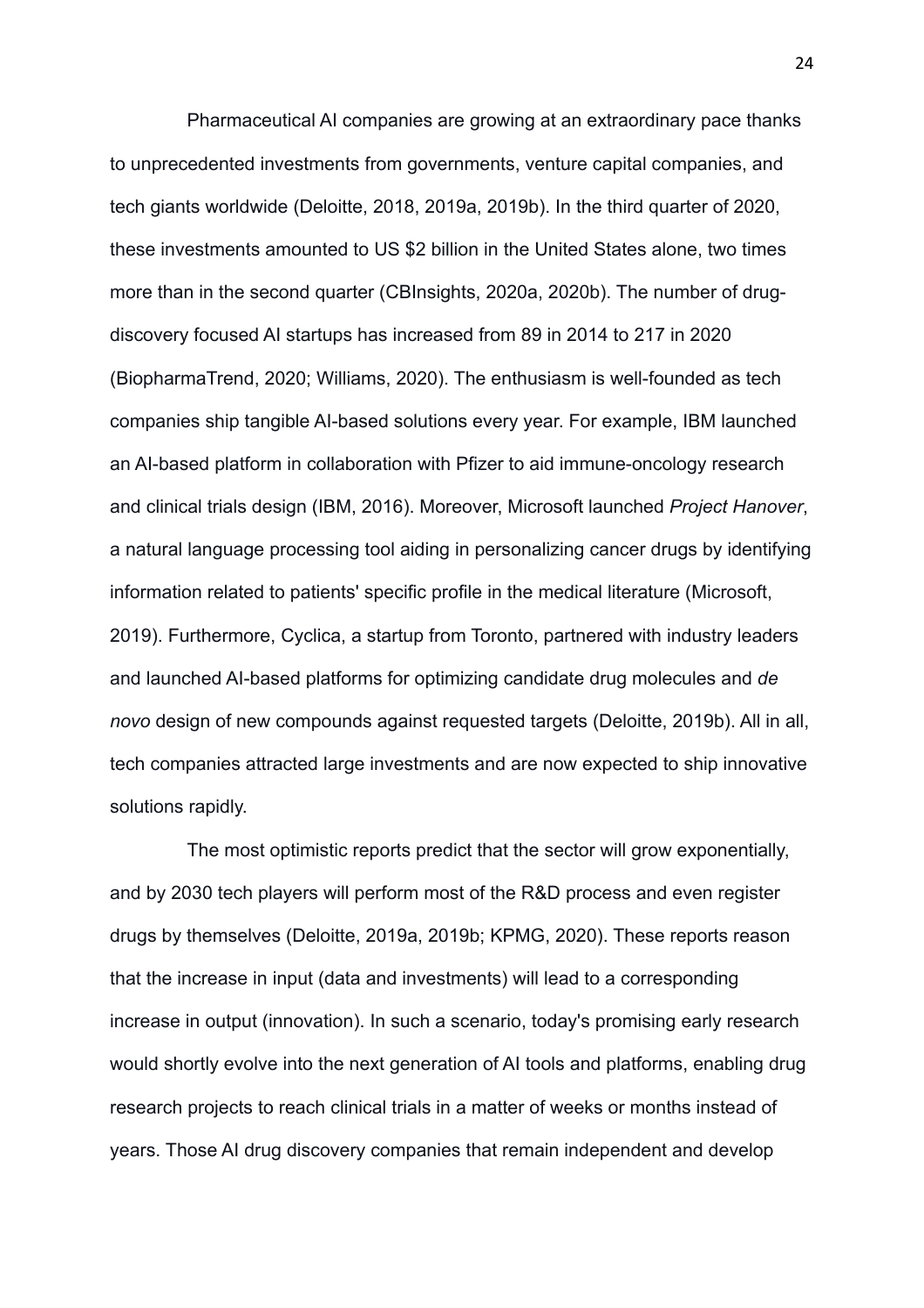their own products would become key to pharmaceutical research (Deloitte, 2019b; KPMG, 2020). Today's industry leaders would be forced to either rent software and expertise out from AI vendors or pool their resources together to overcome high R&D costs. Given the broader context, such a development is not unlikely in the longer term.

While the industry is headed towards radical transformation, the journey will likely require more time than just a decade (Bender & Cortés-Ciriano, 2020). So far, many AI products have provided only an incremental improvement rather than a disruption, while others need further refinements before they could be widely adopted (Schneider & Clark, 2020; Schneider et al., 2020). While increased funding will likely lead to more AI advancements, the productivity crisis in pharmaceutical R&D illustrates that innovation does not linearly follow the number of dollars invested (Bender & Cortés-Ciriano, 2020; Scannel et al., 2012). Only a handful of pharmaceutical AI studies available today have practical applications (Schneider et al., 2020). The hype around recent AI developments makes it easy to overestimate their actual impact.

The AI revolution may not take off until pharmaceutical AI companies refocus their research on improving decisions' quality. Bender and Cortés-Ciriano (2020) studied the impact of improving either speed, failure rate, or cost at any other drug research phase on the project's cost and the quality of the outcomes. They found that even though a reduction in clinical trials' failure rate would have the most considerable impact by a large margin, much of the pharmaceutical AI research is centered around improving the speed and cost of various steps. The study reports that a consequence of this approach is the prevalence of high-throughput methods of identifying and validating drug targets and molecules. Such methods predict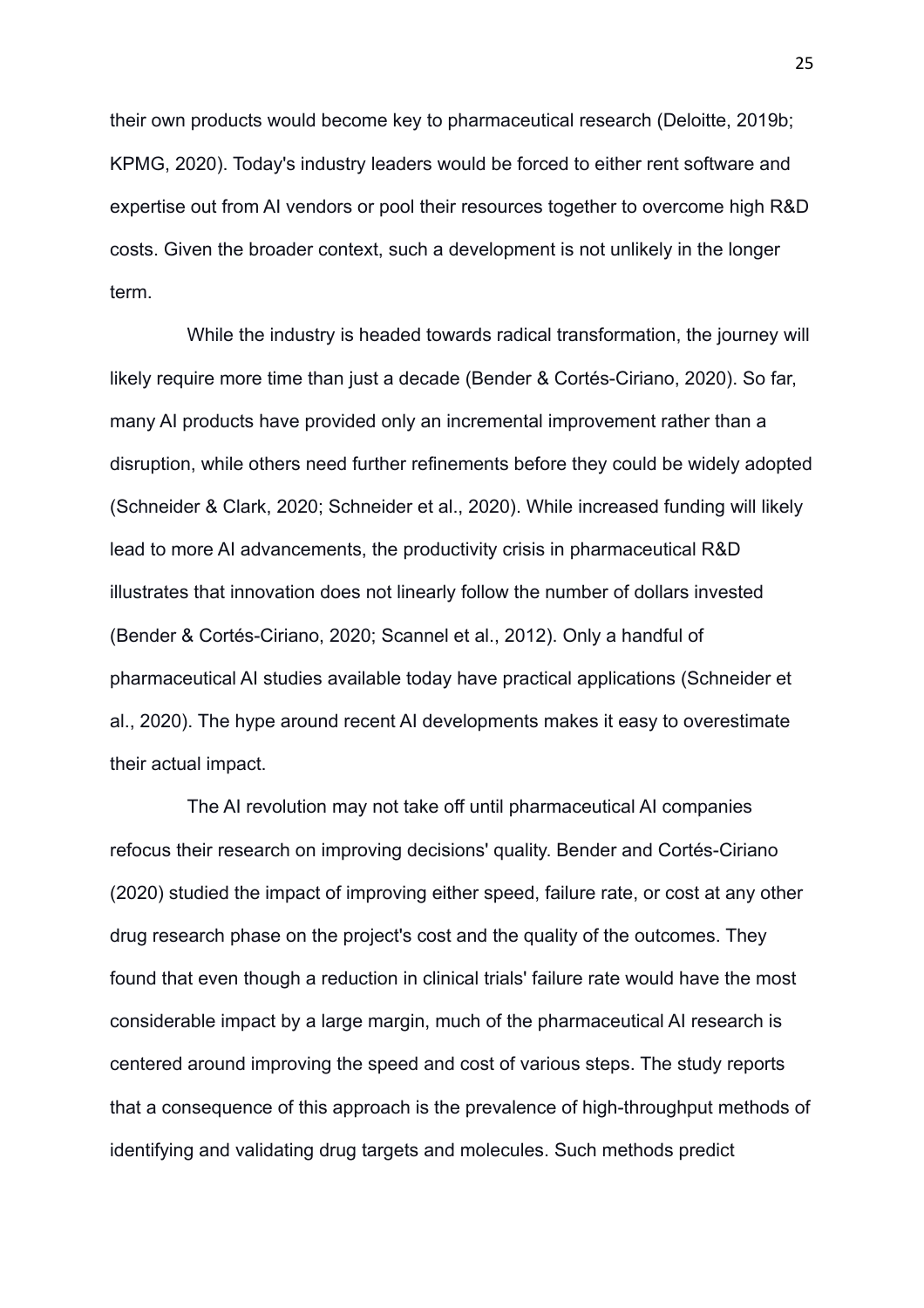properties like drug molecule toxicity, 3D structure, or on-target activity (Bender & Cortés-Ciriano, 2020; Deloitte, 2019b). While these metrics are intuitively sensible, they are generally poor predictors of clinical outcomes as they fail to predict nuanced effects a drug may have in biological organisms (Bender & Cortés-Ciriano, 2020; Vamathevan et al., 2019). In contrast, today's low-throughput techniques provide better clinical results predictability, although they are not practically applicable on a larger scale (Bender & Cortés-Ciriano, 2020; Schneider et al., 2020). In the future, researchers may invent methods connecting the speed of today's high-throughput techniques with the accuracy of the low-throughput methods. Today, shifting the focus of pharmaceutical AI research towards more qualitative methods may be pivotal to the transformation.

#### <span id="page-25-0"></span>**Conclusions**

The emerging AI revolution will help the pharmaceutical industry move from productivity crisis to peak productivity, enabling a surge of safe and affordable medicines. Such a change will not happen overnight, but the industry is already moving in that direction today. The pharmaceutical AI already boosted a handful of drug research projects and attracted record investments, despite still being in infancy. The largest obstacle remains the availability of the data and the computational complexity of models. Overcoming these limitations will lead to the discovery of more sophisticated techniques allowing for the development of effective therapies in a fraction of the time and budget required today.

However, even if the research does not yield revolutionary computational methods, the initiatives supporting pharmaceutical AI advancements will have a longlasting disruptive effect. The data-sharing alliances and partnerships will foster collaboration, reduce knowledge barriers, and lead to discoveries and better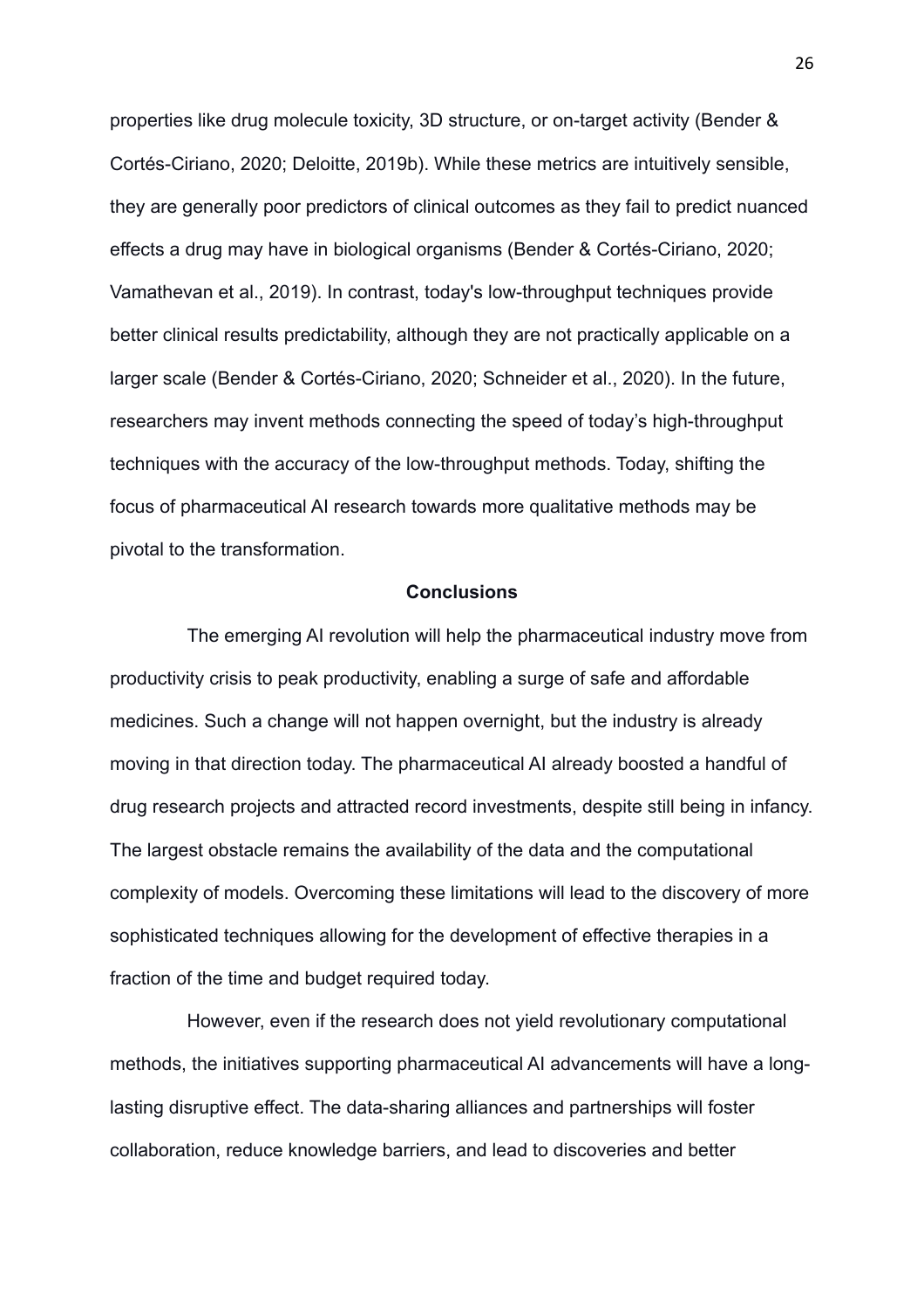decisions. The tech companies will continue gaining experience, establishing datasharing alliances, and will stay on the market as vendors and catalysts for future innovation. Furthermore, today's AI has already enabled innovations like crowdsourced research techniques and automated chemical laboratories (Deloitte, 2019b; KPMG, 2020). The industry is already being transformed, and innovative future initiatives will only magnify this change. Whether or not revolutionary drug discovery methods ever emerge from the AI wave, something more meaningful and disruptive already did – a chance for open science.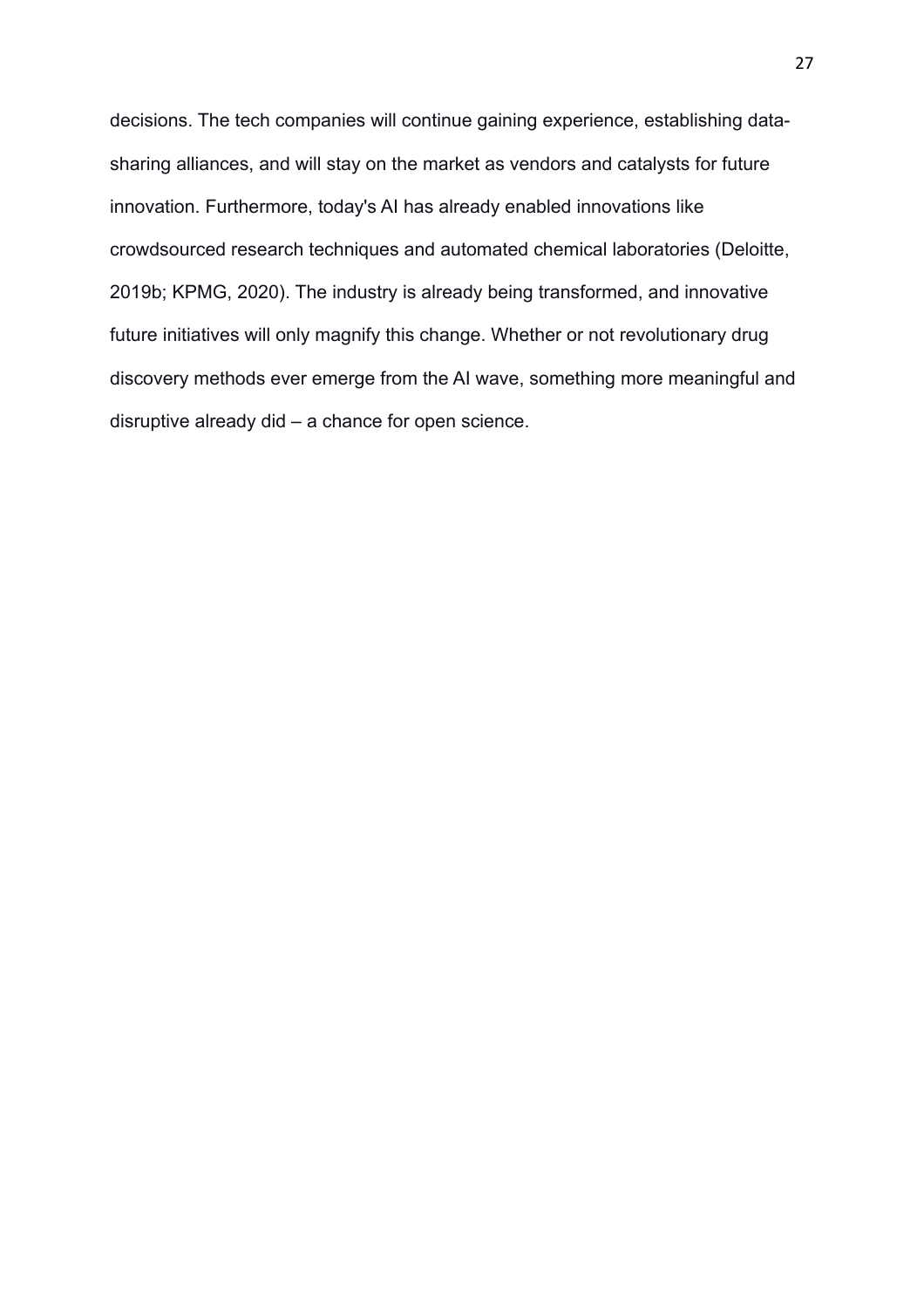#### <span id="page-27-0"></span>**References**

- Adams, C. P., & Brantner, V. V. (2006). Estimating the cost of new drug development: is it really \$802 million? *Health affairs, 25(2)*, 420-428.
- Aksu, B., Paradkar, A., de Matas, M., Özer, Ö., Güneri, T., & York, P. (2013). A quality by design approach using artificial intelligence techniques to control the critical quality attributes of ramipril tablets manufactured by wet granulation. *Pharmaceutical development and technology*, *18*(1), 236-245.

Allotrope Foundation. (n.d.). *About us.* Allotrope Foundation. [https://](https://www.allotrope.org/about-us)

[www.allotrope.org/about-us](https://www.allotrope.org/about-us)

Armanios, M., Alder, J. K., Parry, E. M., Karim, B., Strong, M. A., & Greider, C. W. (2009). Short telomeres are sufficient to cause the degenerative defects associated with aging. *The American Journal of Human Genetics, 85(6)*, 823-832.

Atom Science. (2017). *About us.* Atom Science. <https://atomscience.org>

Atomwise. (n.d.). *Partners.* https://www.atomwise.com/partners/

- Batta, A., Kalra, B., & Khirasaria, R. (2020). Trends in FDA drug approvals over last 2 decades: An observational study. *Journal of Family Medicine and Primary Care*, *9*(1), 105. [https://doi.org/10.4103/jfmpc.jfmpc\\_578\\_19](https://doi.org/10.4103/jfmpc.jfmpc_578_19)
- Barrett, J. S. (2020). Perspective on Data-Sharing Requirements for the Necessary Evolution of Drug Development. *Journal of clinical pharmacology*, *60*(6), 688.
- Bartz, D. (2016). *Senators introduce bill aimed at getting generic drugs to market*. Reuters. [https://www.reuters.com/article/us-congress-pharmaceuticals](https://www.reuters.com/article/us-congress-pharmaceuticals-genericdrugs-idUSKCN0Z02RM)[genericdrugs-idUSKCN0Z02RM](https://www.reuters.com/article/us-congress-pharmaceuticals-genericdrugs-idUSKCN0Z02RM)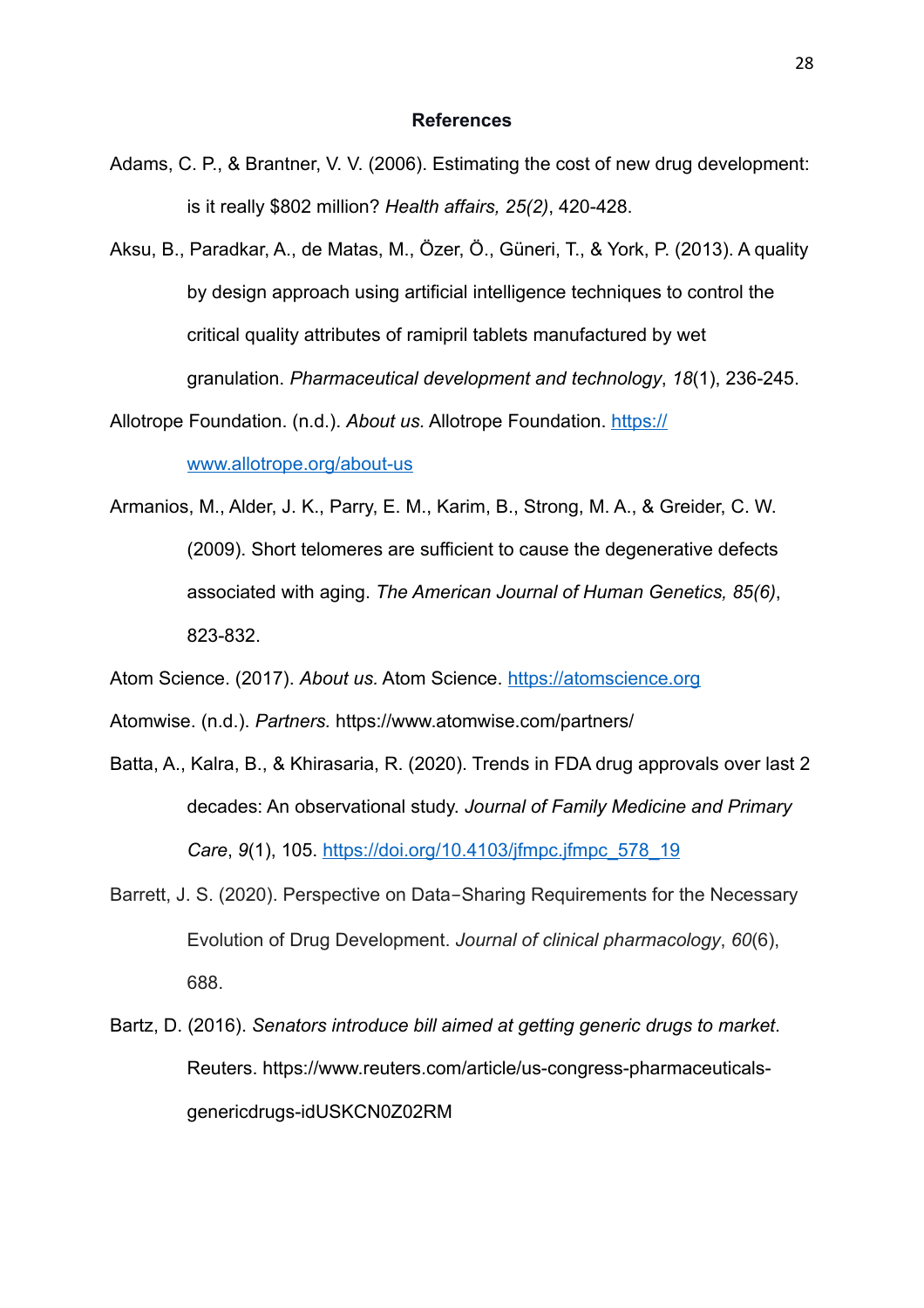Bartz, D. (2020). *U.S. states accuse 26 drugmakers of generic drug price fixing in sweeping lawsuit.* Reuters. [https://www.reuters.com/article/us-usa-drugs](https://www.reuters.com/article/us-usa-drugs-antitrust-lawsuit/u-s-states-accuse-26-drugmakers-of-generic-drug-price-fixing-in-sweeping-lawsuit-idUSKBN23H2TR?il=0)[antitrust-lawsuit/u-s-states-accuse-26-drugmakers-of-generic-drug-price](https://www.reuters.com/article/us-usa-drugs-antitrust-lawsuit/u-s-states-accuse-26-drugmakers-of-generic-drug-price-fixing-in-sweeping-lawsuit-idUSKBN23H2TR?il=0)[fixing-in-sweeping-lawsuit-idUSKBN23H2TR?il=0](https://www.reuters.com/article/us-usa-drugs-antitrust-lawsuit/u-s-states-accuse-26-drugmakers-of-generic-drug-price-fixing-in-sweeping-lawsuit-idUSKBN23H2TR?il=0)

- Bender, A., & Cortés-Ciriano, I. (2020). Artificial intelligence in drug discovery: What is realistic, what are illusions? Part 1: Ways to make an impact, and why we are not there yet. *Drug Discovery Today*, S1359644620305274. [https://](https://doi.org/10.1016/j.drudis.2020.12.009) [doi.org/10.1016/j.drudis.2020.12.009](https://doi.org/10.1016/j.drudis.2020.12.009)
- BiopharmaTrend. (2020). *A landscape of artificial intelligence in pharmaceutical R&D.* BiopharmaTrend.<https://www.biopharmatrend.com/m/free-reports/ai/>
- Boccardi, V., Herbig, U. (2012). Telomerase gene therapy: a novel approach to combat aging. *EMBO Mol. Med. 4*, 685–687.
- Boonekamp, J. J., Bauch, C., Mulder, E., & Verhulst, S. (2017). Does oxidative stress shorten telomeres? *Biology Letters, 13(5),* 20170164.
- Bravo, À., Piñero, J., Queralt-Rosinach, N., Rautschka, M., & Furlong, L. I. (2015). Extraction of relations between genes and diseases from text and largescale data analysis: Implications for translational research. *BMC Bioinformatics*, *16*(1), 55.<https://doi.org/10.1186/s12859-015-0472-9>
- Brekke, K., & Straume, O. R. (2008). Pharmaceutical Patents: Incentives for R&D or Marketing? *CESifo Group Munich*, CESifo Working Paper Series.
- CBInsights. (2020a). *State of healthcare Q2'20 report: sector and investment trends to watch.* CBInsights. https://www.cbinsights.com/research/report/ healthcare-trends-q2-2020/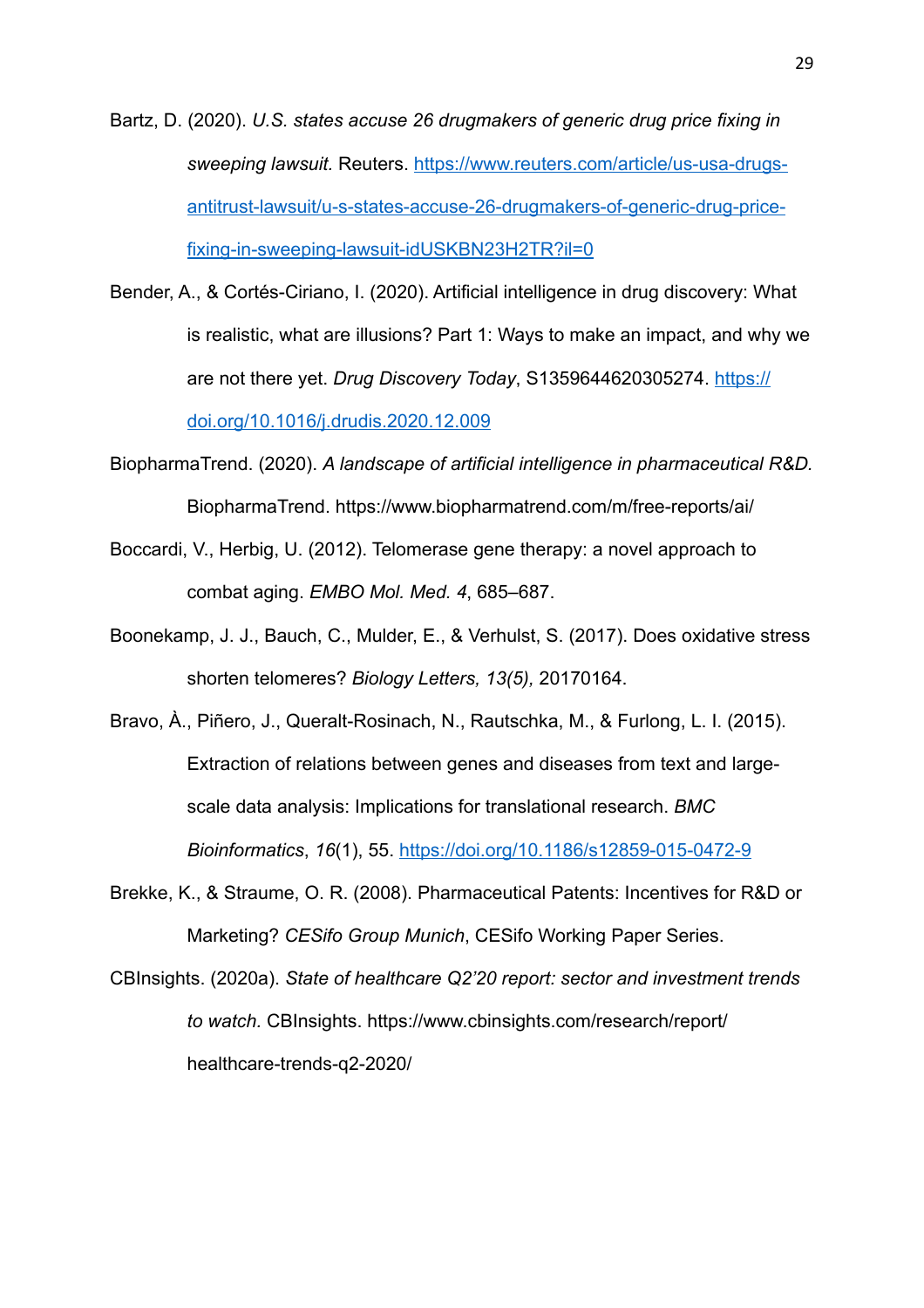CBInsights. (2020b). *State of healthcare Q3'20 report: sector and investment trends to watch*. CBInsights. [https://www.cbinsights.com/research/report/](https://www.cbinsights.com/research/report/healthcare-trends-q3-2020/) [healthcare-trends-q3-2020/](https://www.cbinsights.com/research/report/healthcare-trends-q3-2020/)

Chen, G., Shen, Z., Iyer, A., Ghumman, U. F., Tang, S., Bi, J., Chen, W., & Li, Y. (2020). Machine-learning-assisted de novo design of organic molecules and polymers: Opportunities and challenges. *Polymers*, *12*(1), 163. [https://](https://doi.org/10.3390/polym12010163) [doi.org/10.3390/polym12010163](https://doi.org/10.3390/polym12010163)

Cockburn, I. M. (2006). Is the pharmaceutical industry in a productivity crisis? *Innovation policy and the economy, 7*, 1-32.

Costa, P. R., Acencio, M. L., & Lemke, N. (2010). A machine learning approach for genome-wide prediction of morbid and druggable human genes based on systems-level data. *BMC Genomics*, *11*(Suppl 5), S9. [https://doi.org/](https://doi.org/10.1186/1471-2164-11-S5-S9) [10.1186/1471-2164-11-S5-S9](https://doi.org/10.1186/1471-2164-11-S5-S9)

Deloitte. (2018). *Unlocking R&D Productivity: Measuring the return from pharmaceutical innovation.* [https://www2.deloitte.com/content/dam/Deloitte/](https://www2.deloitte.com/content/dam/Deloitte/global/Documents/Life-Sciences-Health-Care/deloitte-uk-measuring-return-on-pharma-innovation-report-2018.pdf) [global/Documents/Life-Sciences-Health-Care/deloitte-uk-measuring-return](https://www2.deloitte.com/content/dam/Deloitte/global/Documents/Life-Sciences-Health-Care/deloitte-uk-measuring-return-on-pharma-innovation-report-2018.pdf)[on-pharma-innovation-report-2018.pdf](https://www2.deloitte.com/content/dam/Deloitte/global/Documents/Life-Sciences-Health-Care/deloitte-uk-measuring-return-on-pharma-innovation-report-2018.pdf)

Deloitte. (2019a)*. Intelligent drug discovery.* [https://www2.deloitte.com/content/dam/](https://www2.deloitte.com/content/dam/insights/us/articles/32961_intelligent-drug-discovery/DI_Intelligent-Drug-Discovery.pdf) [insights/us/articles/32961\\_intelligent-drug-discovery/DI\\_Intelligent-Drug-](https://www2.deloitte.com/content/dam/insights/us/articles/32961_intelligent-drug-discovery/DI_Intelligent-Drug-Discovery.pdf)[Discovery.pdf](https://www2.deloitte.com/content/dam/insights/us/articles/32961_intelligent-drug-discovery/DI_Intelligent-Drug-Discovery.pdf)

Deloitte. (2019b). *Ten years on measuring return on pharma innovation.* [https://](https://www2.deloitte.com/content/dam/Deloitte/uk/Documents/life-sciences-health-care/deloitte-uk-ten-years-on-measuring-return-on-pharma-innovation-report-2019.pdf) [www2.deloitte.com/content/dam/Deloitte/uk/Documents/life-sciences](https://www2.deloitte.com/content/dam/Deloitte/uk/Documents/life-sciences-health-care/deloitte-uk-ten-years-on-measuring-return-on-pharma-innovation-report-2019.pdf)[health-care/deloitte-uk-ten-years-on-measuring-return-on-pharma](https://www2.deloitte.com/content/dam/Deloitte/uk/Documents/life-sciences-health-care/deloitte-uk-ten-years-on-measuring-return-on-pharma-innovation-report-2019.pdf)[innovation-report-2019.pdf](https://www2.deloitte.com/content/dam/Deloitte/uk/Documents/life-sciences-health-care/deloitte-uk-ten-years-on-measuring-return-on-pharma-innovation-report-2019.pdf)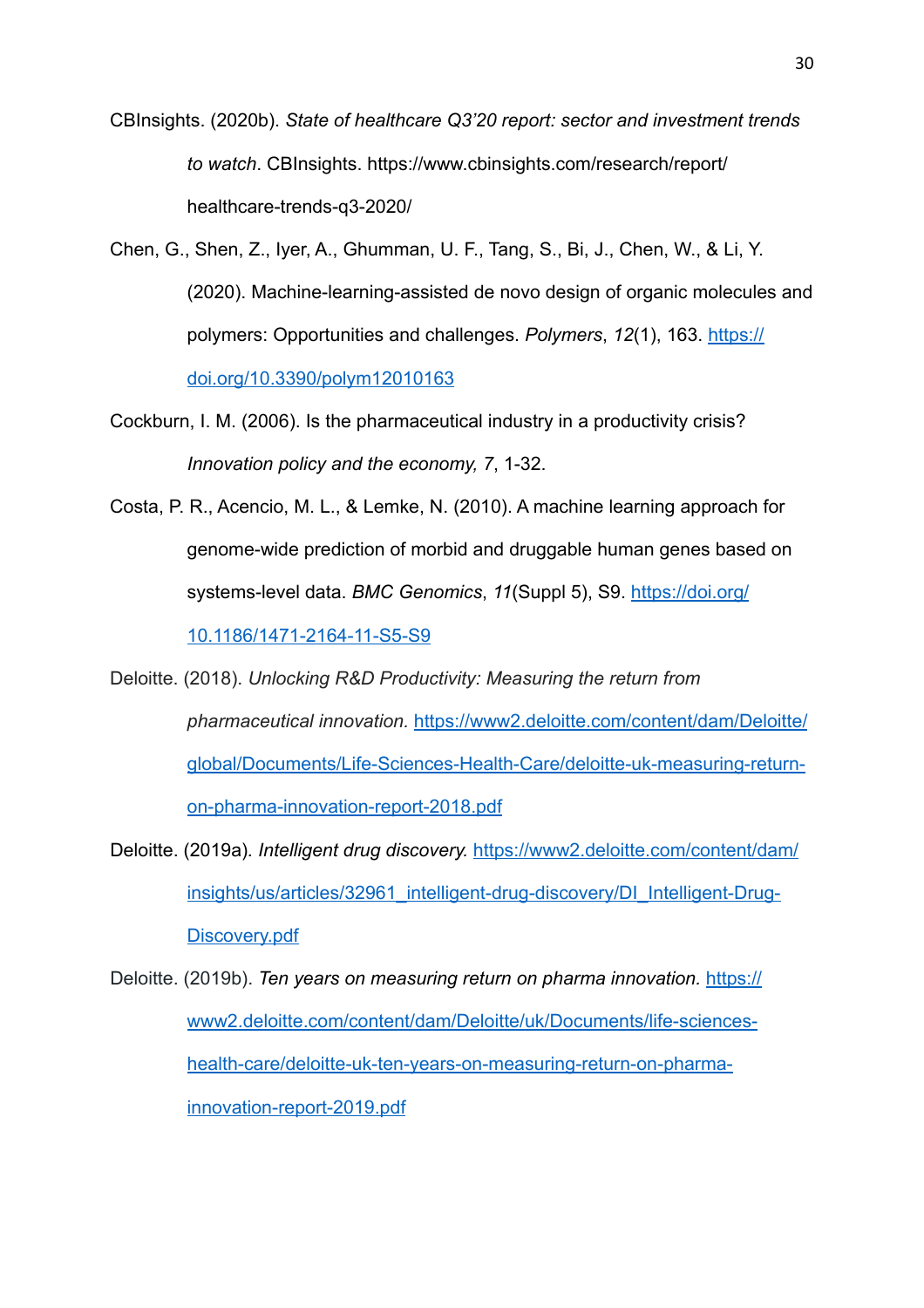Deore, A. B., Dhumane, J. R., Wagh, R., & Sonawane, R. (2019). The stages of drug discovery and development process. *Asian Journal of Pharmaceutical Research and Development*, *7*(6), 62–67. [https://doi.org/10.22270/](https://doi.org/10.22270/ajprd.v7i6.616) [ajprd.v7i6.616](https://doi.org/10.22270/ajprd.v7i6.616)

- DiMasi, J. A., Grabowski, H. G., & Hansen, R. W. (2016). Innovation in the pharmaceutical industry: new estimates of R&D costs. *Journal of health economics*, *47*, 20-33.
- DiMasi, J. A., Feldman, L., Seckler, A., & Wilson, A. (2010). Trends in risks associated with new drug development: Success rates for investigational drugs. *Clinical Pharmacology & Therapeutics*, *87*(3), 272–277. [https://](https://doi.org/10.1038/clpt.2009.295) [doi.org/10.1038/clpt.2009.295](https://doi.org/10.1038/clpt.2009.295)
- eTOX Project. (2010). *Project Summary & Objectives*. eTOX Project. [http://](http://www.etoxproject.eu/project_summary.html) [www.etoxproject.eu/project\\_summary.html](http://www.etoxproject.eu/project_summary.html)
- eTOX Project. (2018). *eTOX Facts and Figures*. eTOX Project. [http://](http://www.etoxproject.eu/project_summary.html) [www.etoxproject.eu/](http://www.etoxproject.eu/project_summary.html)

eTOXSys. (n.d.). *The Models*. eTOXSys.<http://etoxsys.com/the-models.htm>

eTOXSys is the software solution built in the aftermath of the eTOX Project

European Medicines Agency. (n.d.). *Kymriah*. [https://www.ema.europa.eu/en/](https://www.ema.europa.eu/en/medicines/human/EPAR/kymriah)

[medicines/human/EPAR/kymriah](https://www.ema.europa.eu/en/medicines/human/EPAR/kymriah)

Encyclopaedia Britannica. (December 26, 2019). *Moore's law. In Encyclopaedia* 

*Britannica.* <https://www.britannica.com/technology/Moores-law>

Encyclopaedia Britannica. (August 11, 2020). *Artificial Intelligence. In Encyclopaedia Britannica. https://www.britannica.com/technology/artificial-intelligence*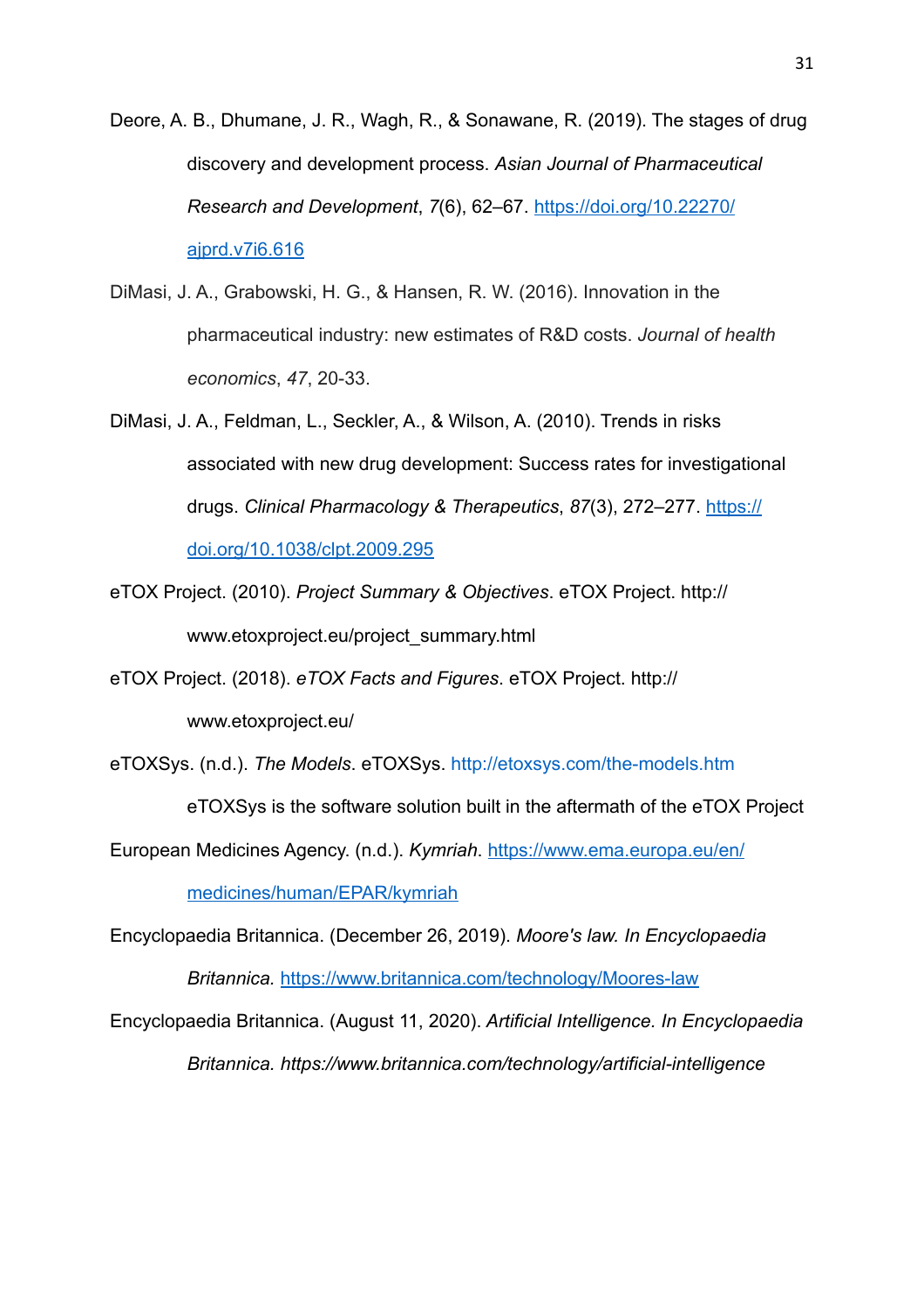Farimani, B. A., Feinberg, E., & Pande, V. (2018). Binding pathway of opiates to µopioid receptors revealed by machine learning. *Biophysical Journal*, *114*(3), 62a–63a. <https://doi.org/10.1016/j.bpj.2017.11.390>

- FDA. (2017). *FDA approval brings first gene therapy to the United States.* [https://](https://www.fda.gov/news-events/press-announcements/fda-approval-brings-first-gene-therapy-united-states) [www.fda.gov/news-events/press-announcements/fda-approval-brings-first](https://www.fda.gov/news-events/press-announcements/fda-approval-brings-first-gene-therapy-united-states)[gene-therapy-united-states](https://www.fda.gov/news-events/press-announcements/fda-approval-brings-first-gene-therapy-united-states)
- FDA. (2021). *Approved Cellular and Gene Therapy Products.* [https://www.fda.gov/](https://www.fda.gov/vaccines-blood-biologics/cellular-gene-therapy-products/approved-cellular-and-gene-therapy-products) [vaccines-blood-biologics/cellular-gene-therapy-products/approved-cellular](https://www.fda.gov/vaccines-blood-biologics/cellular-gene-therapy-products/approved-cellular-and-gene-therapy-products)[and-gene-therapy-products](https://www.fda.gov/vaccines-blood-biologics/cellular-gene-therapy-products/approved-cellular-and-gene-therapy-products). Retrieved at Feb 8th, 2021.
- FDA. (n.d.). *Cellular & Gene Therapy Guidances.* [https://www.fda.gov/vaccines](https://www.fda.gov/vaccines-blood-biologics/biologics-guidances/cellular-gene-therapy-guidances)[blood-biologics/biologics-guidances/cellular-gene-therapy-guidances](https://www.fda.gov/vaccines-blood-biologics/biologics-guidances/cellular-gene-therapy-guidances)

Federal Trade Commission. (2014). *Overview of agreements filed in FY 2014. A report by the bureau of competition.* Federal Trade Commission. [https://](https://www.ftc.gov/system/files/documents/reports/agreements-filled-federal-trade-commission-under-medicare-prescription-drug-improvement/160113mmafy14rpt.pdf) [www.ftc.gov/system/files/documents/reports/agreements-filled-federal](https://www.ftc.gov/system/files/documents/reports/agreements-filled-federal-trade-commission-under-medicare-prescription-drug-improvement/160113mmafy14rpt.pdf)[trade-commission-under-medicare-prescription-drug-improvement/](https://www.ftc.gov/system/files/documents/reports/agreements-filled-federal-trade-commission-under-medicare-prescription-drug-improvement/160113mmafy14rpt.pdf) [160113mmafy14rpt.pdf](https://www.ftc.gov/system/files/documents/reports/agreements-filled-federal-trade-commission-under-medicare-prescription-drug-improvement/160113mmafy14rpt.pdf)

> The report provides an overview of agreements filed with the Federal Trade Commission in the fiscal year 2014 and notes that more than 20 different branded pharmaceutical products may have been a subject of pay for delay schemes. Notably, the report highlights that this number declined from 40 in 2012.

Gams, M., Horvat, M., Ožek, M., Luštrek, M., & Gradišek, A. (2014). Integrating artificial and human intelligence into tablet production process. *Aaps Pharmscitech, 15*(6), 1447-1453.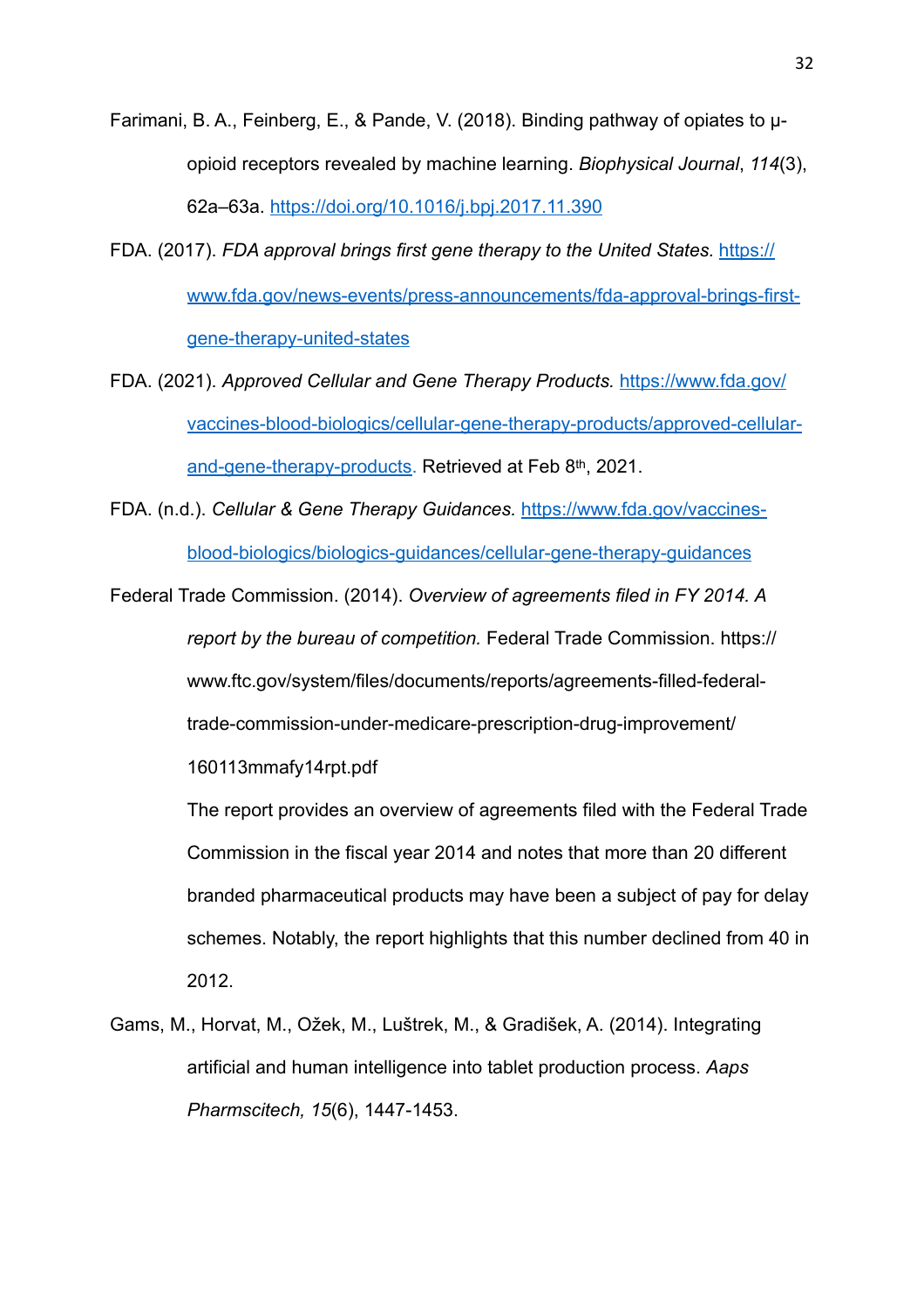GlaxoSmithKline. (n.d.). *Data transparency.* [https://www.gsk.com/en-gb/research](https://www.gsk.com/en-gb/research-and-development/trials-in-people/data-transparency/)[and-development/trials-in-people/data-transparency/](https://www.gsk.com/en-gb/research-and-development/trials-in-people/data-transparency/)

- Hayes, A., & Hunter, J. (2012). Why is publication of negative clinical trial data important? *British Journal of Pharmacology, 167*(7), 1395–1397. [https://](https://doi.org/10.1111/j.1476-5381.2012.02215.x) [doi.org/10.1111/j.1476-5381.2012.02215.x](https://doi.org/10.1111/j.1476-5381.2012.02215.x)
- Hopkins, A. M., Rowland, A., & Sorich, M. J. (2018). Data sharing from pharmaceutical industry sponsored clinical studies: Audit of data availability. *BMC Medicine*, *16*(1), 165. <https://doi.org/10.1186/s12916-018-1154-z>
- Hutson, M. (2019). AI protein-folding algorithms solve structures faster than ever. *Nature*.<https://doi.org/10.1038/d41586-019-01357-6>
- IBM. (2016). *Watson Health is smarter health.* IBM. [https://www.ibm.com/watson](https://www.ibm.com/watson-health/solutions/life-sciences-technology)[health/solutions/life-sciences-technology](https://www.ibm.com/watson-health/solutions/life-sciences-technology)

IMI. (2020). *Can computers learn to think like chemists?* IMI. [https://](https://www.imi.europa.eu/news-events/newsroom/can-computers-learn-think-chemists)

[www.imi.europa.eu/news-events/newsroom/can-computers-learn-think-](https://www.imi.europa.eu/news-events/newsroom/can-computers-learn-think-chemists)

# [chemists](https://www.imi.europa.eu/news-events/newsroom/can-computers-learn-think-chemists)

- Institute of Medicine. (2013). Sharing clinical research data: Workshop summary. *National Academies Press, 2013 Mar 29*. 2, The Benefits of Data Sharing. https://www.ncbi.nlm.nih.gov/books/NBK137823/
- Khozin, S., Kim, G., & Pazdur, R. (2017). Regulatory watch: from big data to smart data: FDA's INFORMED initiative. *Nature Reviews Drug Discovery*, *16*(5), 306-307.
- Kim, J., Kim, J., & Lee, H. (2017). An analysis of disease-gene relationship from Medline abstracts by DigSee. *Scientific Reports*, *7*(1), 40154. [https://doi.org/](https://doi.org/10.1038/srep40154) [10.1038/srep40154](https://doi.org/10.1038/srep40154)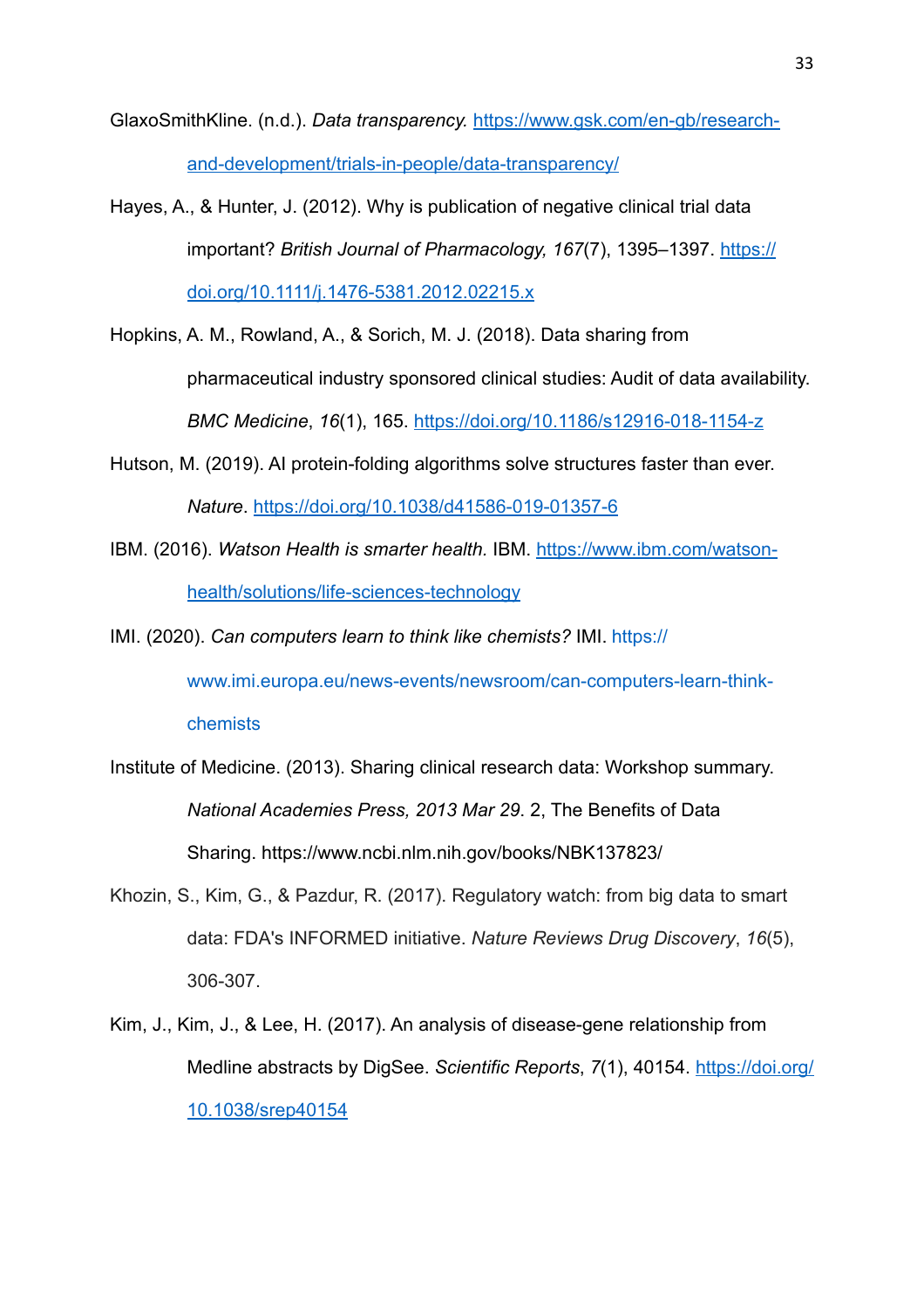- Knight, W. (2018)*.* Hello, quantum world Quantum computers are finally here. What are we going to do with them? *MIT Technology Review*, *121*(2), 66-71.
- Kola, I., & Landis, J. (2004). Can the pharmaceutical industry reduce attrition rates? *Nature Reviews Drug Discovery*, *3*(8), 711–716. [https://doi.org/10.1038/](https://doi.org/10.1038/nrd1470) [nrd1470](https://doi.org/10.1038/nrd1470)
- KPMG. (2020). *Reinvent innovation and become an R&D front-runner by 2030*. KPMG. [https://assets.kpmg/content/dam/kpmg/ch/pdf/r-and-d-2030](https://assets.kpmg/content/dam/kpmg/ch/pdf/r-and-d-2030-reinvent-innovation.pdf) [reinvent-innovation.pdf](https://assets.kpmg/content/dam/kpmg/ch/pdf/r-and-d-2030-reinvent-innovation.pdf)
- Matthews, H., Hanison, J., & Nirmalan, N. (2016). "Omics"-informed drug and biomarker discovery: Opportunities, challenges and future perspectives. *Proteomes*, *4*(3), 28.<https://doi.org/10.3390/proteomes4030028>
- MELLODDY Project. (2019). *Machine learning ledger orchestration for drug discovery.* MELLODDY Project.<https://www.melloddy.eu>
- Microsoft. (2019). *Project Hanover*. Microsoft. https://www.microsoft.com/en-us/ research/project/project-hanover/
- MIT. (n.d.)*. Machine learning for pharmaceutical discovery and synthesis consortium*. <https://mlpds.mit.edu>
- Narain, N. R., Sarangarajan, R., McCook, J. P., & Jimenez, J. J. (2011). Abstract 990: Metabolic shift in cancer by re-programming of mitochondrial machinery: Novel insight into Warburg-dependent mechanism. *Cellular and Molecular Biology*, 990–990. <https://doi.org/10.1158/1538-7445.AM2011-990>
- Nayal, M., & Honig, B. (2006). On the nature of cavities on protein surfaces: Application to the identification of drug-binding sites. *Proteins: Structure, Function, and Bioinformatics*, *63*(4), 892–906. [https://doi.org/10.1002/](https://doi.org/10.1002/prot.20897) [prot.20897](https://doi.org/10.1002/prot.20897)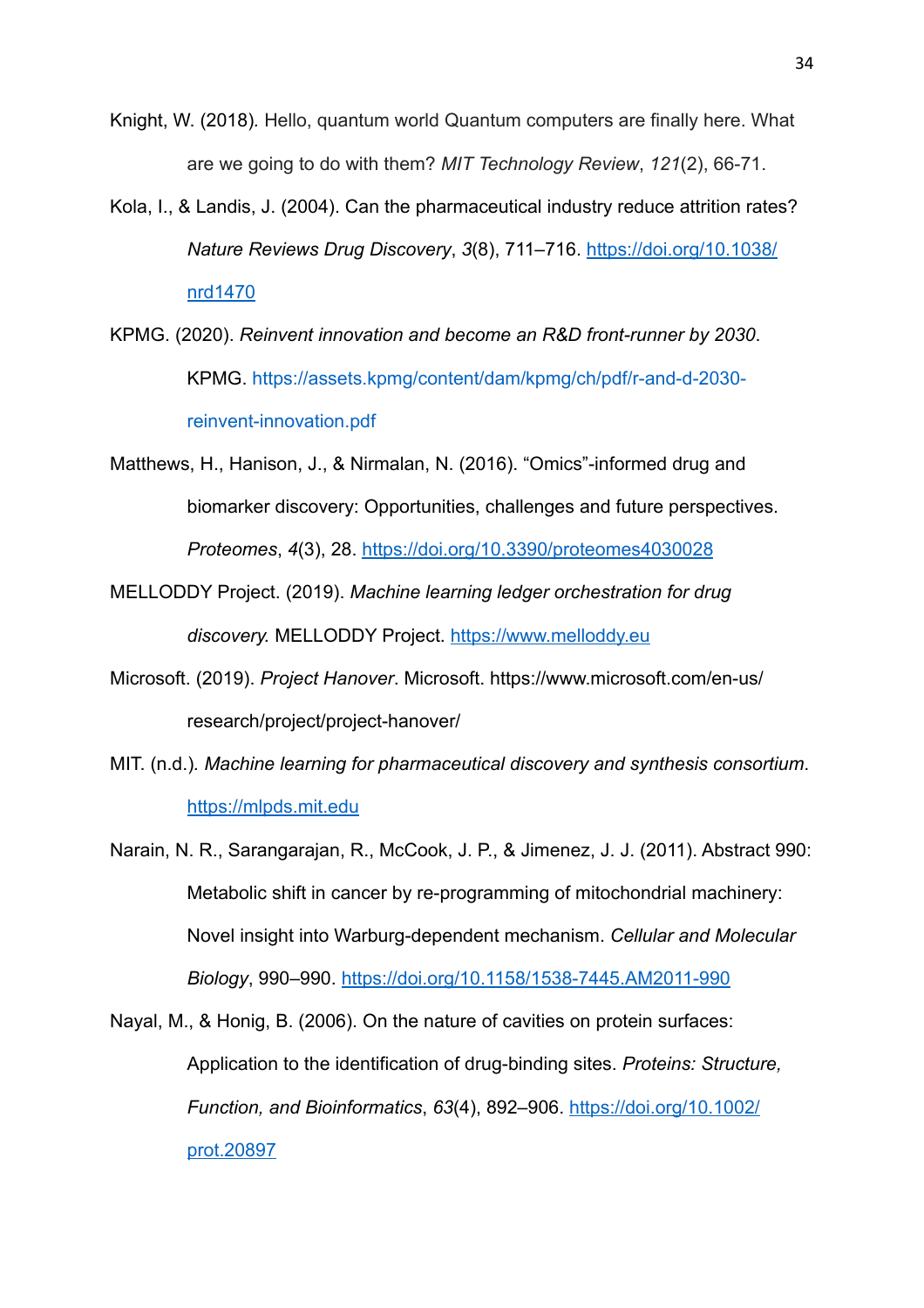Normand, R., Du, W., Briller, M., Gaujoux, R., Starosvetsky, E., Ziv-Kenet, A., Shalev-Malul, G., Tibshirani, R. J., & Shen-Orr, S. S. (2018). Found In Translation: A machine learning model for mouse-to-human inference. *Nature Methods*, *15*(12), 1067–1073. <https://doi.org/10.1038/s41592-018-0214-9>

OpenAI. (2020). *DALL-E: Creating Images from Text*. <https://openai.com/blog/dall-e/> DALL-E by OpenAI is a model capable of generating images from a text prompt. The website demonstrates its capabilities.

- OpenMarketsInstitute. (n.d.). *High drug prices and monopoly.* OpenMarketsInstitute. https://www.openmarketsinstitute.org/learn/drug-prices-monopoly.
- Pammolli, F., Magazzini, L., & Riccaboni, M. (2011). The productivity crisis in pharmaceutical R&D. *Nature Reviews Drug Discovery*, *10*(6), 428–438. <https://doi.org/10.1038/nrd3405>
- Pammolli, F., Righetto, L., Abrignani, S., Pani, L., Pelicci, P. G., & Rabosio, E. (2020). The endless frontier? The recent increase of R&D productivity in pharmaceuticals. *Journal of translational medicine, 18*, 1-14.
- Paul, D., Sanap, G., Shenoy, S., Kalyane, D., Kalia, K., & Tekade, R. K. (2020). Artificial intelligence in drug discovery and development. *Drug Discovery Today*, S1359644620304256. <https://doi.org/10.1016/j.drudis.2020.10.010>
- Paul, S. M., Mytelka, D. S., Dunwiddie, C. T., Persinger, C. C., Munos, B. H., Lindborg, S. R., & Schacht, A. L. (2010). How to improve R&D productivity: The pharmaceutical industry's grand challenge. *Nature Reviews Drug Discovery*, *9*(3), 203–214.<https://doi.org/10.1038/nrd3078>
- Piller, C. (2020). *FDA and NIH let clinical trial sponsors keep results secret and break the law*. Science Magazine. [https://www.sciencemag.org/news/2020/01/fda](https://www.sciencemag.org/news/2020/01/fda-and-nih-let-clinical-trial-sponsors-keep-results-secret-and-break-law)[and-nih-let-clinical-trial-sponsors-keep-results-secret-and-break-law](https://www.sciencemag.org/news/2020/01/fda-and-nih-let-clinical-trial-sponsors-keep-results-secret-and-break-law)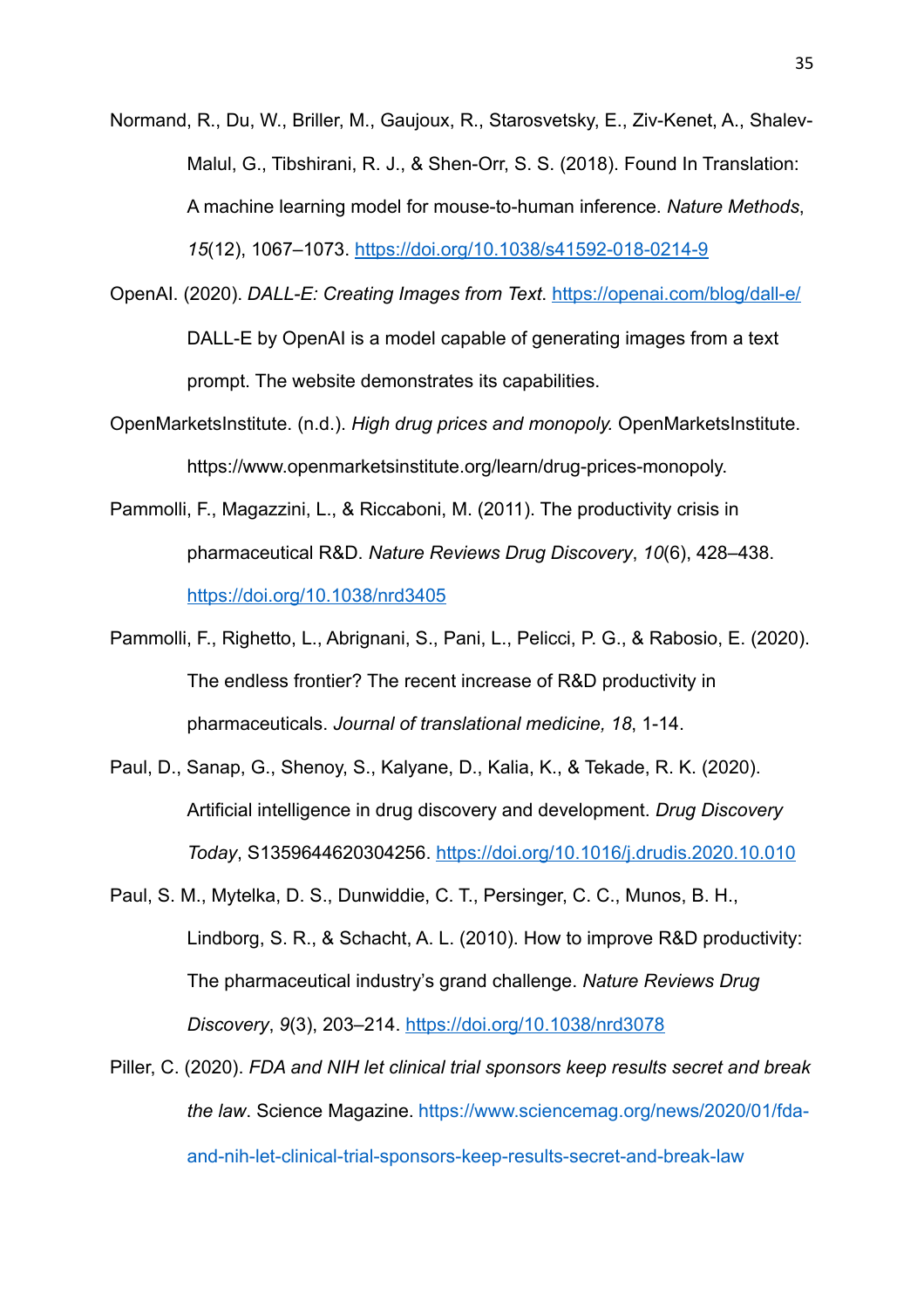Pistoia Alliance. (2020). *About the Pistoia Alliance*. Pistoia Alliance. https:// www.pistoiaalliance.org/membership/about/

- Pound, P., & Ritskes-Hoitinga, M. (2018). Is it possible to overcome issues of external validity in preclinical animal research? Why most animal models are bound to fail. *Journal of Translational Medicine*, *16*(1), 304. [https://](https://doi.org/10.1186/s12967-018-1678-1) [doi.org/10.1186/s12967-018-1678-1](https://doi.org/10.1186/s12967-018-1678-1)
- Reiss, R. (2020). *Transforming drug discovery through artificial intelligence*. Forbes. [https://www.forbes.com/sites/robertreiss/2020/03/03/transforming-drug](https://www.forbes.com/sites/robertreiss/2020/03/03/transforming-drug-discovery-through-artificial-intelligence/)[discovery-through-artificial-intelligence/](https://www.forbes.com/sites/robertreiss/2020/03/03/transforming-drug-discovery-through-artificial-intelligence/)
- Reymond, J.-L., & Awale, M. (2012). Exploring chemical space for drug discovery using the chemical universe database. *ACS Chemical Neuroscience, 3*(9), 649–657. <https://doi.org/10.1021/cn3000422>

Sanofi. (2013). Our data sharing commitments. Sanofi. [https://www.sanofi.com/en/](https://www.sanofi.com/en/science-and-innovation/clinical-trials-and-results/our-data-sharing-commitments) [science-and-innovation/clinical-trials-and-results/our-data-sharing](https://www.sanofi.com/en/science-and-innovation/clinical-trials-and-results/our-data-sharing-commitments)[commitments](https://www.sanofi.com/en/science-and-innovation/clinical-trials-and-results/our-data-sharing-commitments)

- Sanz, F., Pognan, F., Steger-Hartmann, T., Díaz, C., Cases, M., Pastor, M., ... & Zamora, I. (2017). Legacy data sharing to improve drug safety assessment: the eTOX project. *Nature reviews Drug discovery, 16*(12), 811-812. ISO 690
- Scannell, J. W., Blanckley, A., Boldon, H., & Warrington, B. (2012). Diagnosing the decline in pharmaceutical R&D efficiency. *Nature Reviews Drug Discovery*, *11*(3), 191–200. <https://doi.org/10.1038/nrd3681>
- Schneider, G., & Clark, D. E. (2019). Automated de novo drug design: Are we nearly there yet? *Angewandte Chemie International Edition*, *58*(32), 10792–10803. <https://doi.org/10.1002/anie.201814681>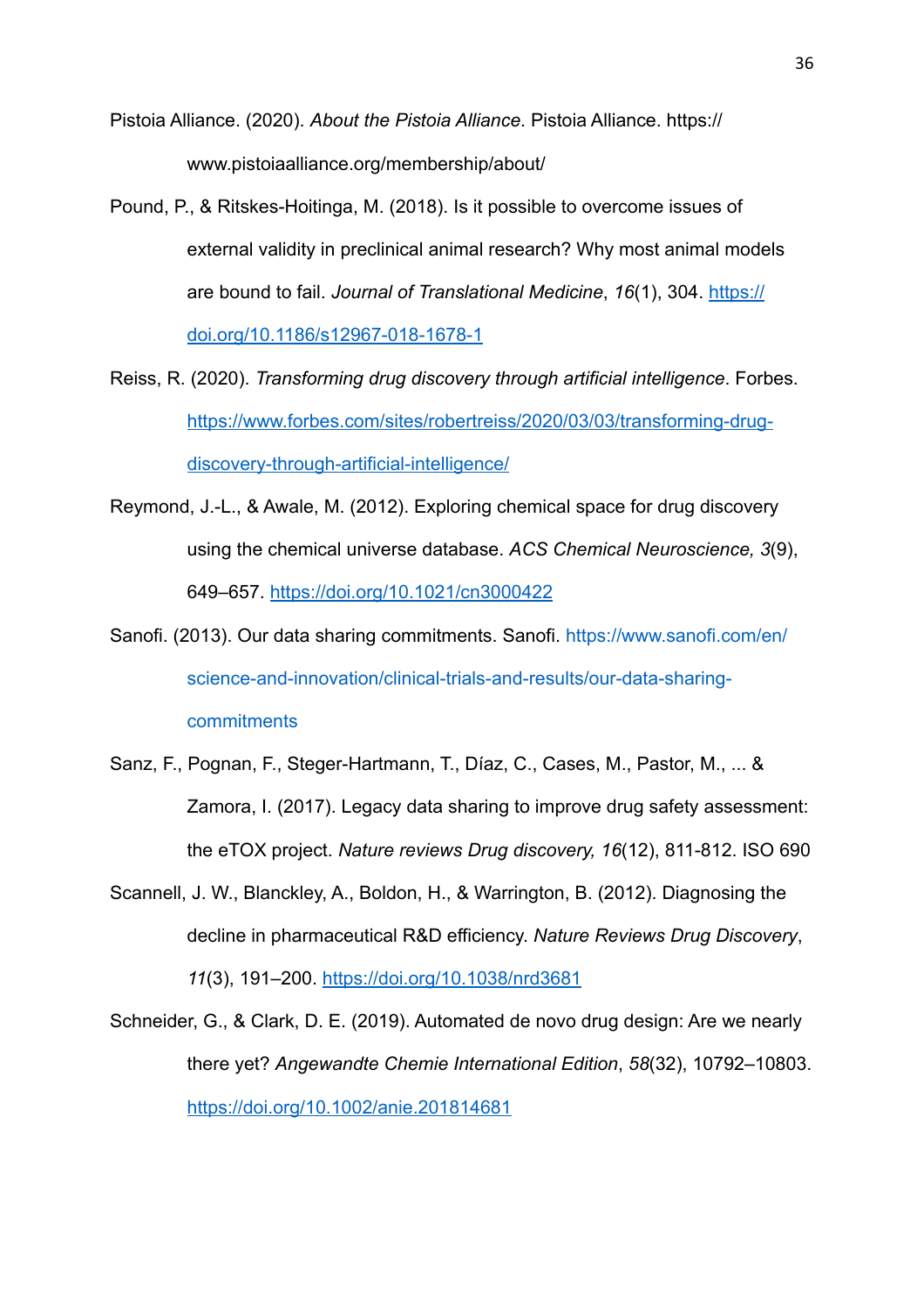Schneider, P., Walters, W. P., Plowright, A. T., Sieroka, N., Listgarten, J., Goodnow, R. A., Fisher, J., Jansen, J. M., Duca, J. S., Rush, T. S., Zentgraf, M., Hill, J. E., Krutoholow, E., Kohler, M., Blaney, J., Funatsu, K., Luebkemann, C., & Schneider, G. (2020). Rethinking drug design in the artificial intelligence era. *Nature Reviews Drug Discovery*, *19*(5), 353–364. [https://doi.org/](https://doi.org/10.1038/s41573-019-0050-3) [10.1038/s41573-019-0050-3](https://doi.org/10.1038/s41573-019-0050-3)

- Siramshetty, V. B., Nickel, J., Omieczynski, C., Gohlke, B. O., Drwal, M. N., & Preissner, R. (2016). WITHDRAWN—a resource for withdrawn and discontinued drugs. *Nucleic acids research*, *44*(D1), D1080-D1086.
- Smith, R. G., & Eckroth, J. (2017). Building AI applications: Yesterday, today, and tomorrow. *AI Magazine*, *38*(1), 6-22.
- So, D., Joly, Y., & Knoppers, B. M. (2013). Clinical trial transparency and orphan drug development: Recent trends in data sharing by the pharmaceutical industry. *Public Health Genomics, 16*(6), 322–335. [https://doi.org/](https://doi.org/10.1159/000355941)

[10.1159/000355941](https://doi.org/10.1159/000355941)

- Tambuyzer, E. (2010). Rare diseases, orphan drugs and their regulation: questions and misconceptions. Nature Reviews Drug Discovery, 9(12), 921–929. doi:10.1038/nrd3275
- Torjesen, I. (2015). Drug development: the journey of a medicine from lab to shelf. *Pharmaceutical Journal*.
- Vamathevan, J., Clark, D., Czodrowski, P., Dunham, I., Ferran, E., Lee, G., ... & Zhao, S. (2019). Applications of machine learning in drug discovery and development. *Nature Reviews Drug Discovery, 18(*6), 463-477.
- Veselkov, K., Gonzalez, G., Aljifri, S., Galea, D., Mirnezami, R., Youssef, J., Bronstein, M., & Laponogov, I. (2019). HyperFoods: Machine intelligent